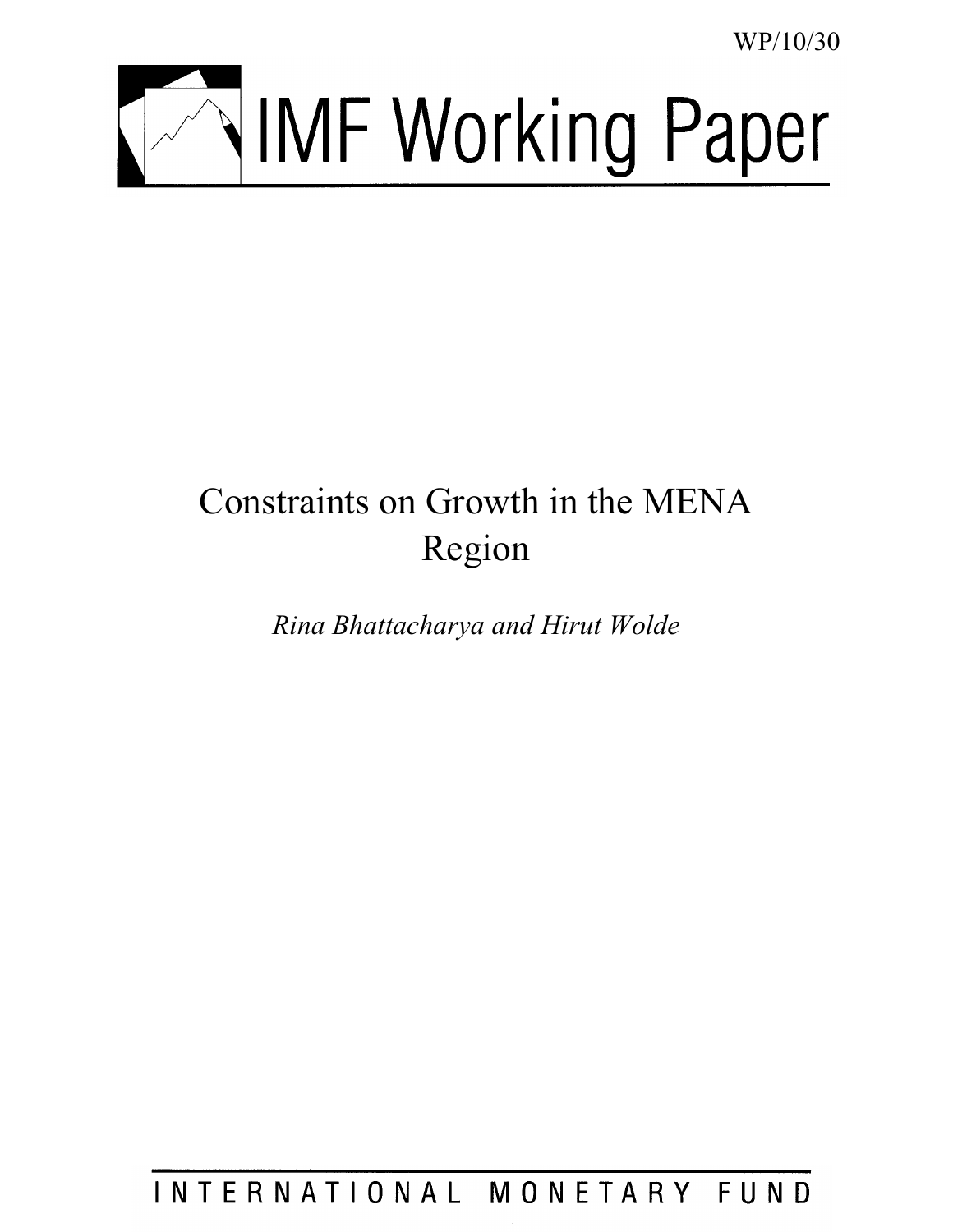# **IMF Working Paper**

#### Middle East and Central Asia Department

# **Constraints on Growth in the MENA Region**

# **Prepared by Rina Bhattacharya and Hirut Wolde[1](#page-1-0)**

Authorized for distribution by Joël Toujas-Bernaté

February 2010

#### **Abstract**

**This Working Paper should not be reported as representing the views of the IMF.** The views expressed in this Working Paper are those of the author(s) and do not necessarily represent those of the IMF or IMF policy. Working Papers describe research in progress by the author(s) and are published to elicit comments and to further debate.

In this paper we contribute to the empirical literature on growth in the MENA region by attempting to quantify the impact of the various constraints faced by local businesses highlighted by the World Bank's Business Enterprise surveys. To the best of our knowledge this dataset has not been used in any empirical analysis looking at the main constraints on growth in the MENA region. Our empirical results suggest that the key direct constraints to growth in the MENA region are difficulties in access to finance, labor skill mismatches and shortages, and electricity constraints.

JEL Classification Numbers:D9, F41

 $\overline{a}$ 

Keywords: Growth; Physical infrastructure; Labor skill shortages; Financial constraints;

Author's E-Mail Address: rbhattacharya@imf.org; hwolde@imf.org

<span id="page-1-0"></span><sup>&</sup>lt;sup>1</sup> The authors are with the Middle East and Central Asia Department of the IMF. They would like to thank Paul Cashin, Harald Finger, Oussama Kanaan, Sam Ouliaris, Jesmin Rahman, Ratna Sahay, Khaled Sakr, Abdelhak Senhadji, and Joël Toujas-Bernaté for useful comments and advice.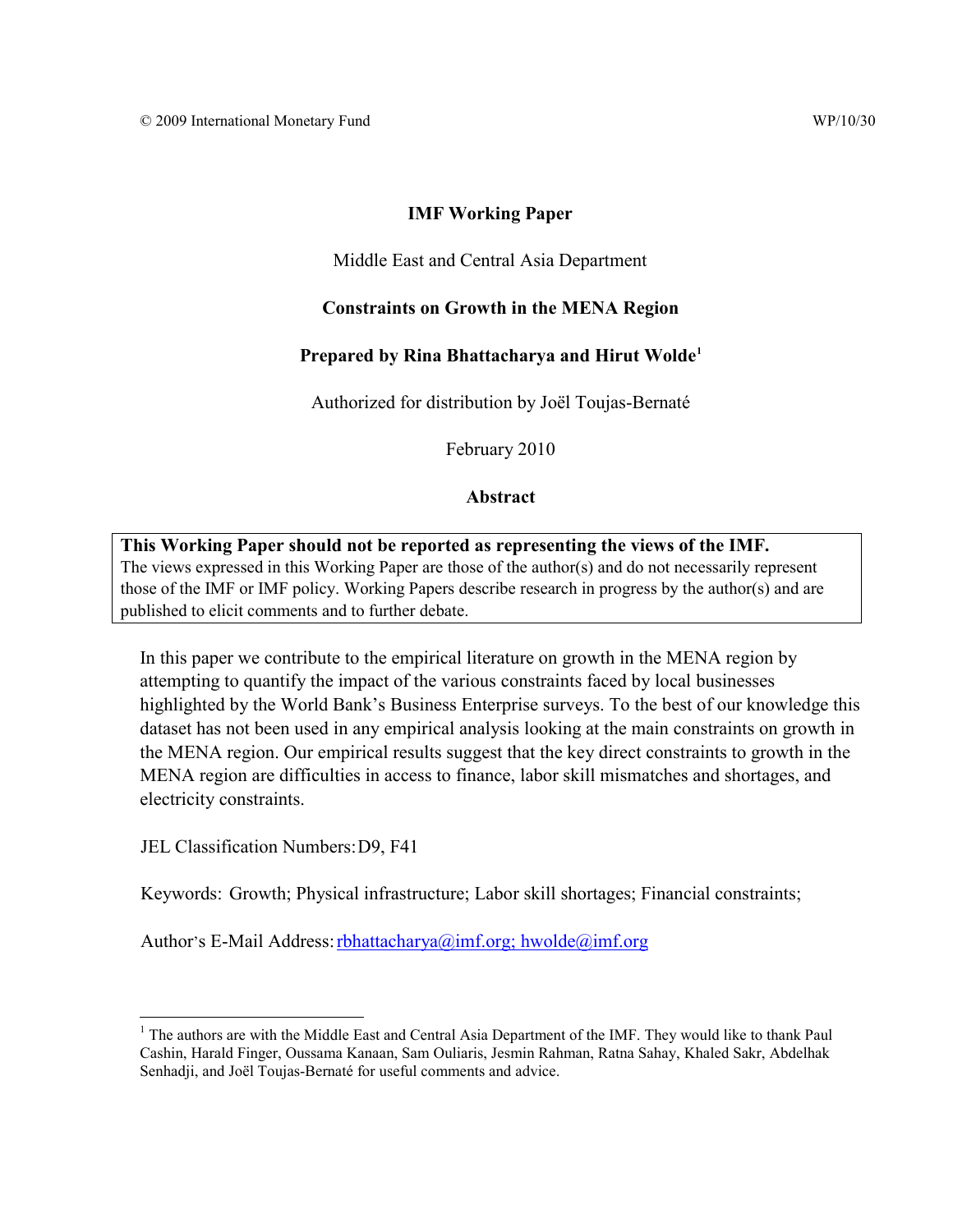2

| <b>Box</b>                                                                  |  |
|-----------------------------------------------------------------------------|--|
|                                                                             |  |
| Figures                                                                     |  |
|                                                                             |  |
|                                                                             |  |
|                                                                             |  |
|                                                                             |  |
|                                                                             |  |
|                                                                             |  |
|                                                                             |  |
|                                                                             |  |
| Tables                                                                      |  |
|                                                                             |  |
|                                                                             |  |
| 3. Impact of Access to Finance Constraint on Real Per Capita GDP Growth  13 |  |
|                                                                             |  |
|                                                                             |  |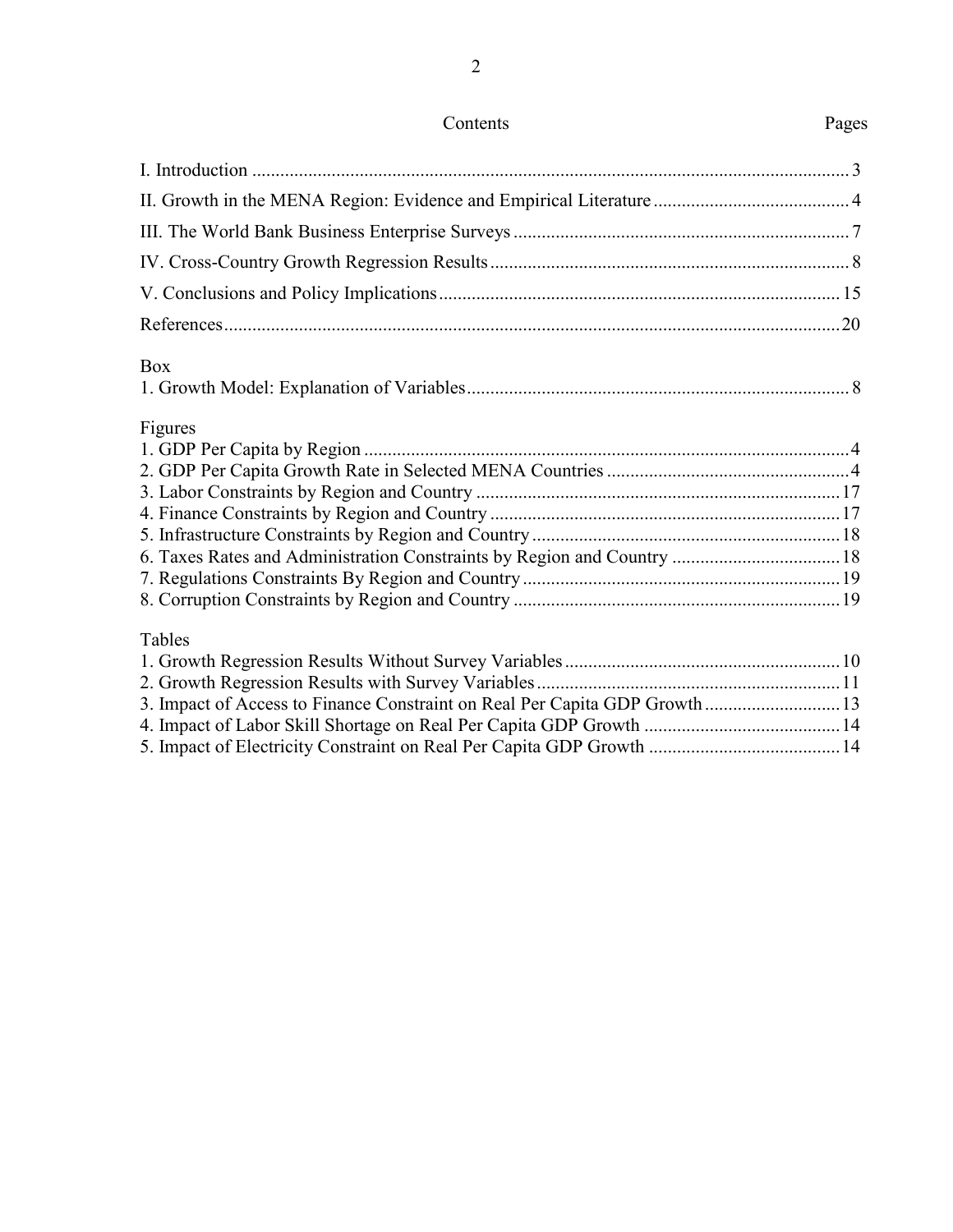# **I. INTRODUCTION**

<span id="page-3-0"></span>1. The growth performance of the Middle East and North Africa (MENA) region over the past two decades or so has been rather disappointing. The region as a whole experienced the weakest real per capita growth performance among all regions in the world, with the possible exception of sub-Saharan Africa, despite the region's immense endowment of natural resources. Another important characteristic of most of the economies of the MENA region has been their high volatility, due only in part to their heavy dependence on oil and other commodities whose prices fluctuate widely in world markets.

2. While the MENA region has been the subject of a large literature on oil, governance, international political relations, economic history and other topics of interest, comprehensive studies of economic growth in the MENA region are few and tend to focus on individual countries rather than on the region as a whole. Existing regional studies also tend to focus on a relatively small number of standard explanatory variables, such as broad measures of institutional quality, corruption, and macroeconomic/external instability.

3. In this paper, we contribute to the empirical literature on growth in the MENA region by attempting to quantify the impact of the various constraints faced by local businesses highlighted by the World Bank's Business Enterprise surveys. To the best of our knowledge, this dataset has not been used in any empirical analysis looking at the main constraints on growth in the MENA region. These surveys question business managers in over 100 countries on the main obstacles they face regarding the current operations of their enterprises. The key obstacles to business performance and growth covered by the survey include labor skills and regulations, access to finance, infrastructure, tax rates and administration, business and customs regulations and licensing procedures, and corruption.

4. A couple of important caveats need to be borne in mind when it comes to exploiting this rich survey dataset. The first is common to all surveys, and is that it is difficult to judge how representative the survey results are of the population as a whole. Moreover, this survey dataset is about perceptions, and these may differ in important respects from reality in some cases. The second caveat has to do with the international dimension of the survey dataset: the openness of respondents to answering the questions may vary considerably from country to country. For example, apart from cultural differences, business managers operating in autocratic or closed regimes may be more reluctant to express openly the problems they face in running their businesses compared with business managers operating in more democratic regimes. Nevertheless, it is still a useful exercise to exploit this database and examine the implications of the key constraints on growth as seen from the perspectives of local business managers.

5. The rest of the paper is organized as follows. Section II reviews the growth record of the MENA region and discusses the key factors that have been put forward in the literature to explain the region's relatively poor growth performance. Section III presents the broad findings on the various constraints to business performance and growth highlighted by the Business Enterprise surveys. Section IV presents the empirical results of cross-country growth regressions, focusing on the impact on growth of the survey constraints, both for the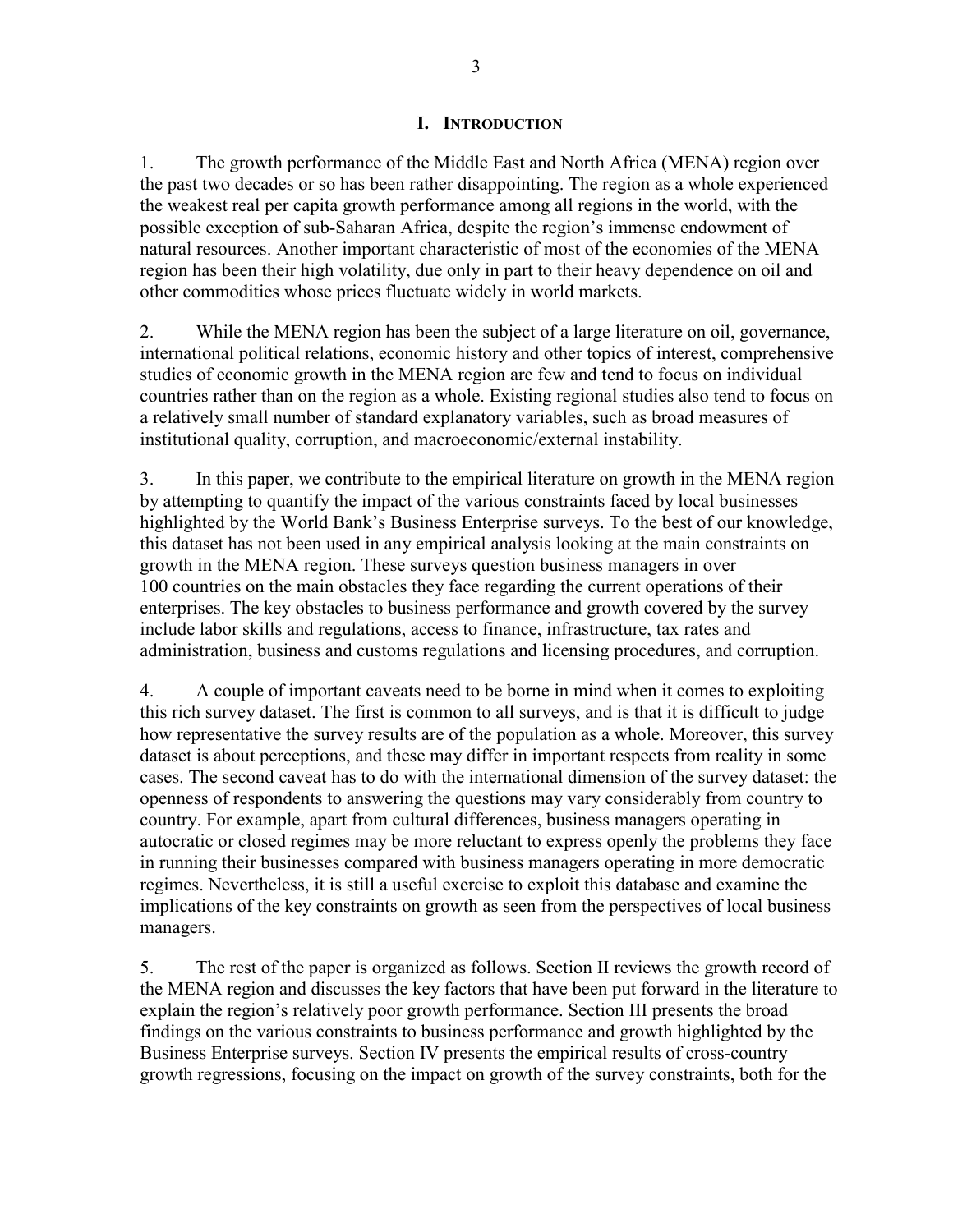region as a whole and for individual countries within the region. Section V discusses the conclusions and policy implications of our results.

# **II. GROWTH IN THE MENA REGION: EVIDENCE AND EMPIRICAL LITERATURE**

<span id="page-4-0"></span>6. Over the past two decades or so, economic growth in countries in the MENA region has generally lagged behind those of the major emerging market economies in Asia, Latin America and Central and Eastern Europe (Nabli and Véganzonès-Varoudakis (2004)). Figures 1 and 2 show that real per capita GDP growth rates have picked up in the MENA region over the past decade. However, in the period since 1998, emerging market economies in Asia and in Central and Eastern Europe have continued to perform significantly better, while sub-Saharan Africa has achieved an even more impressive acceleration in real per capita GDP growth.



ALG = Algeria; EGY= Egypt; PAK= Pakistan; JOR= Jordan; LBN= Lebanon; MAR= Morocco; SYR= Syria; TUN= Tunisia; WBG= West Bank and Gaza.

Source: World Development Indicators database.

7. A number of studies have analyzed the growth pattern of the MENA region in an international context. A recent study by Makdisi, Fattah and Limam (2007) concludes that the overall growth performance of the MENA region over the period 1960-2000 has been both mixed and characterized by a higher degree of volatility relative to other regions of the world. In comparing the growth pattern of the MENA region using cross-country regression analysis, they find that capital is less efficient, trade openness less beneficial to growth, and the impact of adverse external shocks more pronounced relative to other regions of the world. Their empirical results also show the predominance of capital contribution over that of labor and total factor productivity (TFP) growth in explaining growth performance in the MENA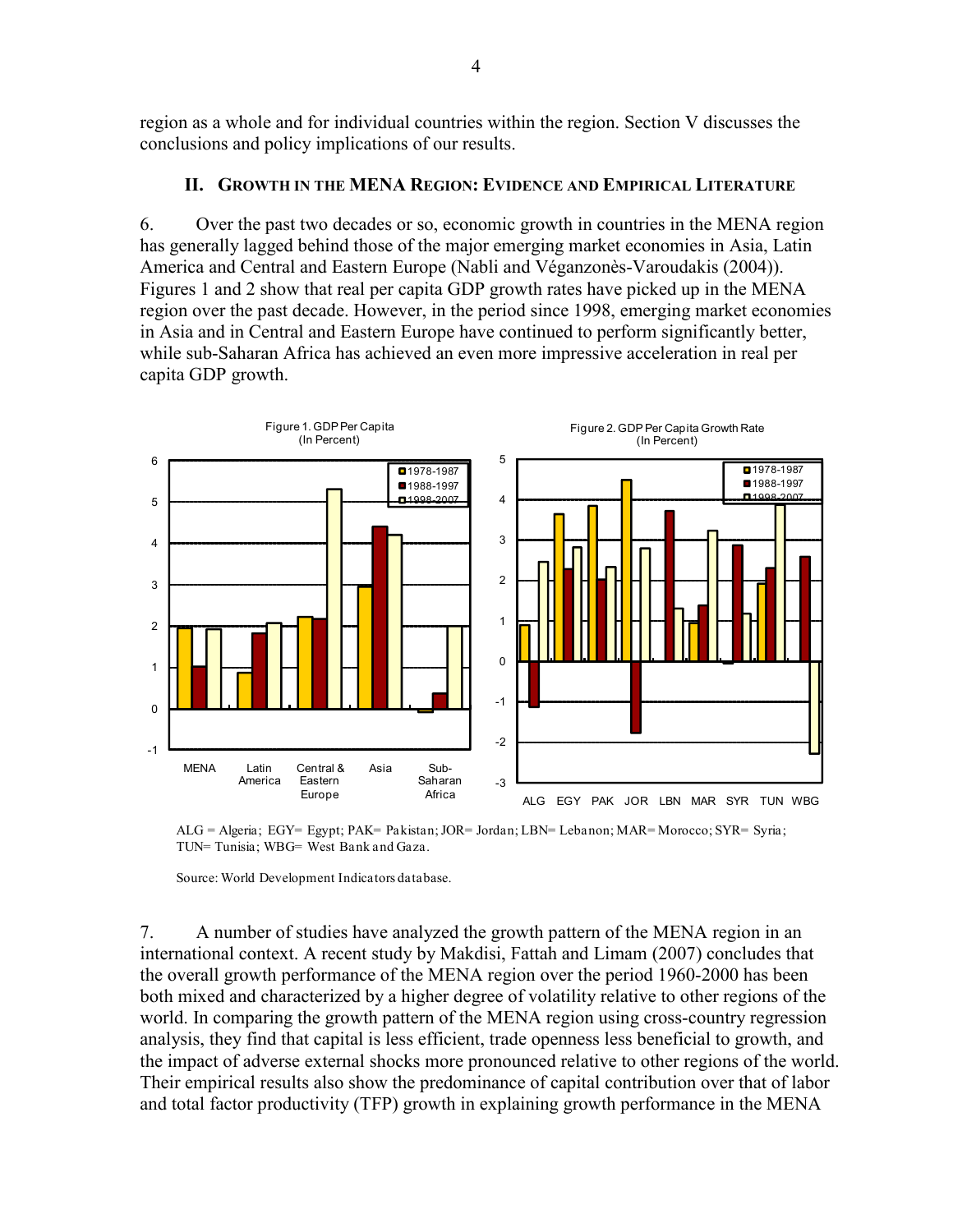region during the period 1960-97. Indeed, in comparison with other regions of the world, TFP growth was the least important source of growth in the MENA region.<sup>[2](#page-5-0)</sup> These empirical findings echo those reported in Pamuk (2006).

8. An important constraint to growth that has been highlighted in the literature is the lack of adequate infrastructure, an important exception being the Gulf countries. As Nabli (2007) notes, according to the World Bank's Investment Climate Assessments, almost half of private businesses in the region complain that infrastructure is a moderate to major obstacle to conducting business. Telecommunications and transport, two backbone services, are significantly underdeveloped. Page and Van Gelder (2001) argue that the problem here is both with an institutional framework that does not align prices with costs, and with lack of an enabling environment that would permit and entice provision by the private sector.

9. A number of empirical studies have argued that labor skill shortages are another key constraint on growth in the MENA region. Page and Gelder (2001) and Karshenas (2001) for example argue that a prominent feature of the MENA economies, inherited from the past experience of development, is the low stock of labor skills and human capital compared to other countries with similar levels of per capita income. While countries in both the Mashreq and Maghreb use low labor costs as a selling point to potential investors, many businessmen find this low cost illusory due to a shortage of workers with the appropriate skills.

10. A recent reexamination of the relationship of the labor market and economic growth in the MENA region by Pissarides and Véganzonès-Varoudakis (2007) also highlights the problem of labor skill mismatches and shortages. They discuss the important role that labor markets play in economic development through their impact on the acquisition and deployment of skills, and argue that countries in the MENA region continue to fail to deploy human capital efficiently despite high levels of education. This is largely due to the presence of large public sectors which distort incentives, and because of excessive regulations governing the private sector. The authors argue that education systems in the MENA region are geared to the needs of the public sector, with the result that acquired skills do not match those required in growth-enhancing activities in the private sector. Excessive regulation of the private sector further removes the incentives for employers to recruit and train good workers. The authors argue that labor market regulations in the MENA region have historically been stringent and are still too tight compared with most developing countries, although not as high as those prevailing in the formerly planned economies or in Latin America.

11. Ersel and Kandil (2007) consider the interaction of financial development and economic growth in the MENA region. They identify two important channels: the direct channel that operates through mobilizing and allocating financial resources, and the indirect channel that acts through creating an appropriate environment for monetary policy to be effective. The authors analyze the performance of the MENA countries in mobilizing and

<span id="page-5-0"></span> $\overline{a}$  $2^2$  For the eleven MENA countries included in their empirical study only the diversified economies of Egypt, Morocco, Tunisia, and Turkey had positive TFP growth over the period 1960-97. The other seven countries included in the empirical study were Algeria, Iran, Iraq, Jordan, Kuwait, Libya, and Sudan.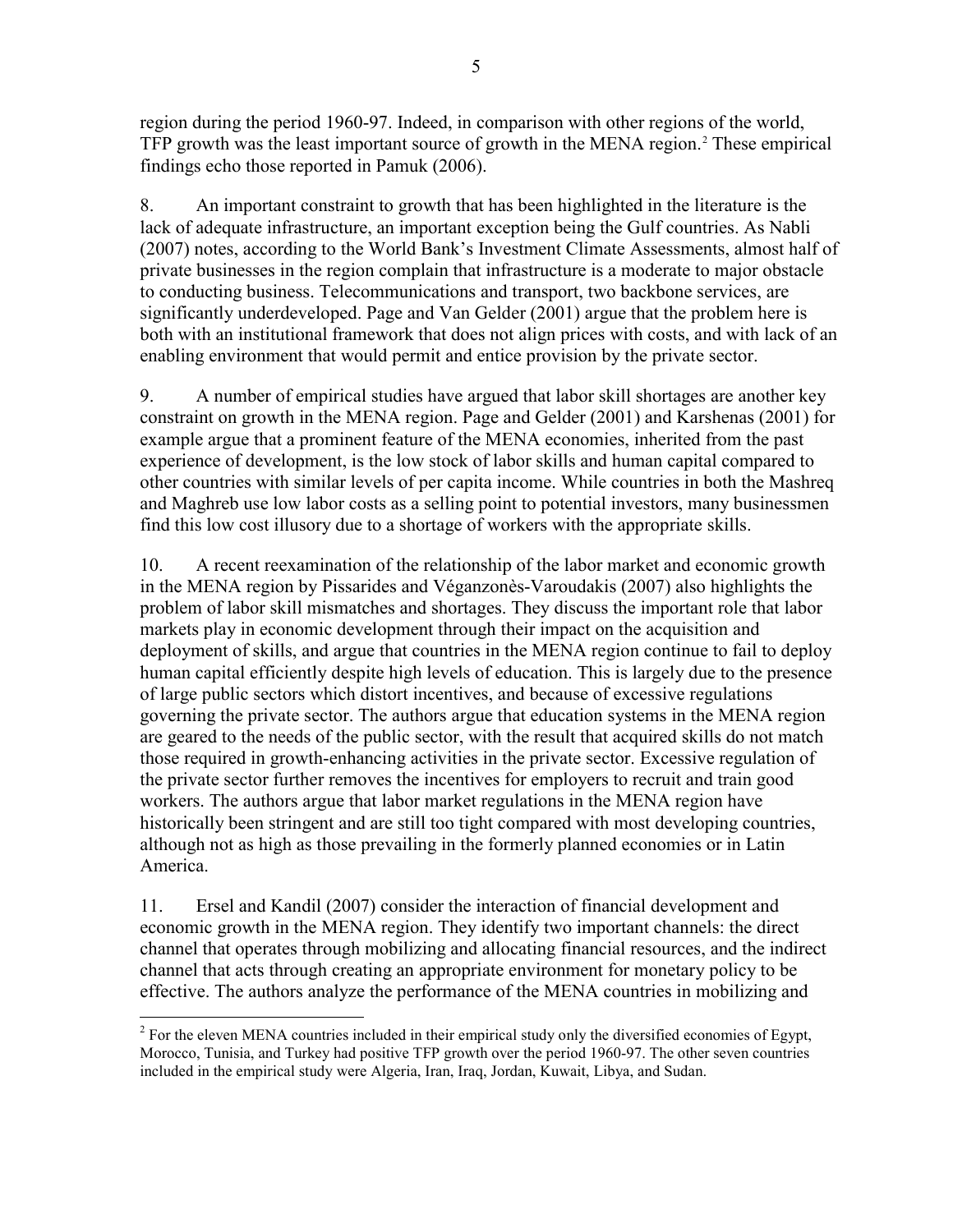allocating financial resources using aggregative indicators. Their findings indicate that countries in the MENA region were quite successful in mobilizing financial resources, but relatively less efficient in allocating them. With public banks dominating the banking system in many countries, and favoring state enterprises, larger industrial firms, and offshore enterprises, small- and medium-sized firms in the MENA region have a hard time getting the startup and operating capital they need.

12. Finally, a number of studies have emphasized the role of governance and institutional factors in explaining MENA's relatively poor growth performance. Page and Van Gelder (2001) provide empirical evidence that institutional capability—measured by international indices of the state's ability to perform critical institutional functions—is strongly correlated with economic growth and its sources (investment and total factor productivity). Moreover, institutional capability affects the capacity of governments in the MENA region to implement policy change. Several researchers such as El-Badawi (1999) and Nabli (2007) have argued that the low efficiency of capital in the MENA region can be attributed to the fact that most countries in the region provide an unfriendly business environment and inadequate institutional support for investment and private sector development. Makdisi, Fattah and Limam (2007) have also highlighted the importance of the quality of institutions (as well as of the stock of human capital) in explaining the low productivity performance of MENA countries in comparison with the high-performing East Asian countries, and with the rest of the world in general.

13. In a recent study, Loko and Diouf (2009) look at the main determinants of TFP growth using principal component analysis and a dynamic panel data model for 62 countries over the period 1970-2005. The authors then use the results to discuss key areas where accelerated reforms in the Maghreb countries (Algeria, Morocco, and Tunisia) could boost TFP growth. Their empirical findings confirm the importance of reforms aimed at strengthening human capital, increasing the volume of trade, and improving the business environment for increasing productivity growth. Equally important in the Maghreb region are reforms targeted at attracting foreign direct investment and rationalizing the size of the public sector, shifting resources from low-productivity sectors to higher ones, and encouraging women to enter the work force.

14. In another recent study, Kutan, Douglas, and Judge (2009) look at the impact of corruption and political stability on the level of economic development—that is, the level of per capita real GDP—as opposed to economic growth. The study covers the ten-year period from 1993 to 2003 and includes a sample of countries in MENA and Latin America. The working hypothesis is that corruption may hurt or improve economic development, depending on the relative magnitudes of its effects as an institutional factor that leads to an inefficient allocation of resources and creates distortions in the economy, or as a tool that oils the wheels of economic activity by alleviating the negative effects of red tape and overly restrictive government regulations on private sector activity. Their empirical results suggest that corruption is positively related to the level of per capita income in the MENA countries they consider. Sayan (2009) argues that this finding of a positive relationship between corruption and per capita income levels is less puzzling once it is remembered that most of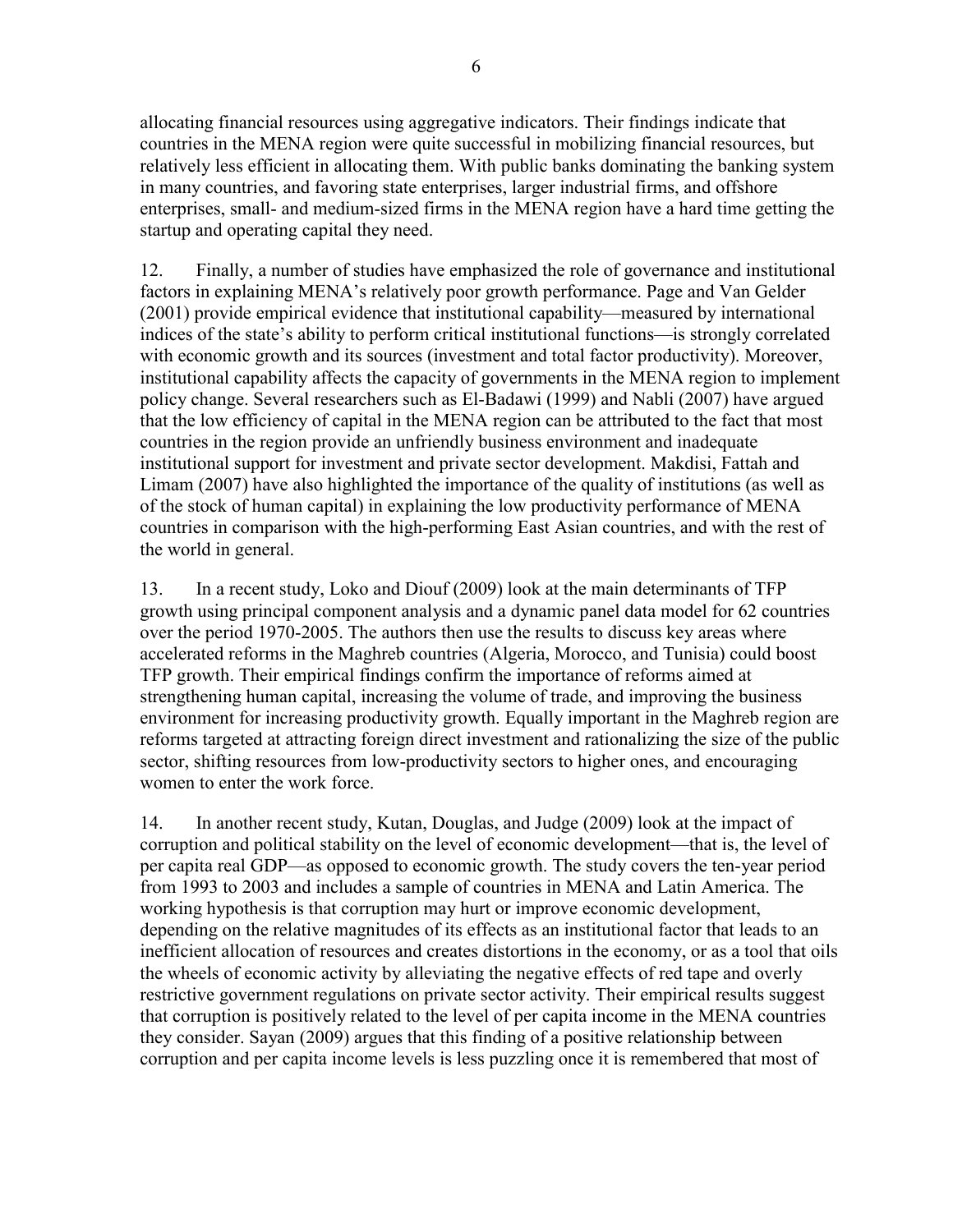the countries in their sample are oil-producing economies where oil-related activities typically controlled by the government constitute a large fraction of the economy.<sup>[3](#page-7-1)</sup>

15. In sum, part of the explanation for MENA's relatively poor growth performance has to do with the slow pace of factor accumulation over the last two decades or so, as reflected in labor skill shortages, inadequate infrastructure (with the important exception of most of the Gulf countries), and difficulties in accessing capital (particularly for small- and mediumsized enterprises). But another important explanation emphasized in the literature relates to institutional weaknesses that negatively affect the productivity of labor and capital, and limit TFP growth.

# **III. THE WORLD BANK BUSINESS ENTERPRISE SURVEYS**

<span id="page-7-0"></span>16. The World Bank's Business Enterprise Survey database is a rich and comprehensive source of data covering 100,000 businesses in over 100 countries on the various constraints to business performance and growth over the period 2002–08.<sup>[4](#page-7-2)</sup> The key obstacles to business performance and growth covered by the survey include labor skills and regulations, access to finance, infrastructure, tax rates and administration, business and customs regulations and licensing procedures, and corruption. Figures 3 to 8 in Annex 1 present the data from these surveys. These figures compare the MENA average with the averages for the world and for the OECD, and present the survey results for the three MENA countries reporting the highest and lowest constraints in the region.

17. A superficial look at the survey data suggests that corruption, tax rates, and electricity shortages and costs are the key obstacles to the operation and growth of businesses in the MENA region. Around 54 percent of respondents in the MENA region report that they expect to have to make informal payments to public officials to get things done, compared to an average of 35 percent for all countries and 13 percent for the OECD. Around 40– 50 percent of respondents also identify tax rates and electricity shortages and costs as major or severe constraints faced by their enterprises. However, to investigate and quantify the impact on the various constraints on growth, a more rigorous cross-country analysis is needed. An attempt at this is made in the following section.

 $\overline{a}$ 

<span id="page-7-1"></span><sup>&</sup>lt;sup>3</sup> The empirical analysis in the study consists of cross-country growth regressions including and excluding Israel and a sample of countries which includes Algeria, Bahrain, Egypt, Iran, Jordan, Kuwait, Lebanon, Malta, Morocco, Oman, Saudi Arabia, Syria, Tunisia, the United Arab Emirates, and Yemen.

<span id="page-7-2"></span><sup>4</sup> These surveys are separate from the World Bank's 'Doing Business' Indicators, with a broader coverage of factors affecting businesses operating in the country covered by the survey, and can be accessed through the website https://www.enterprisesurveys.org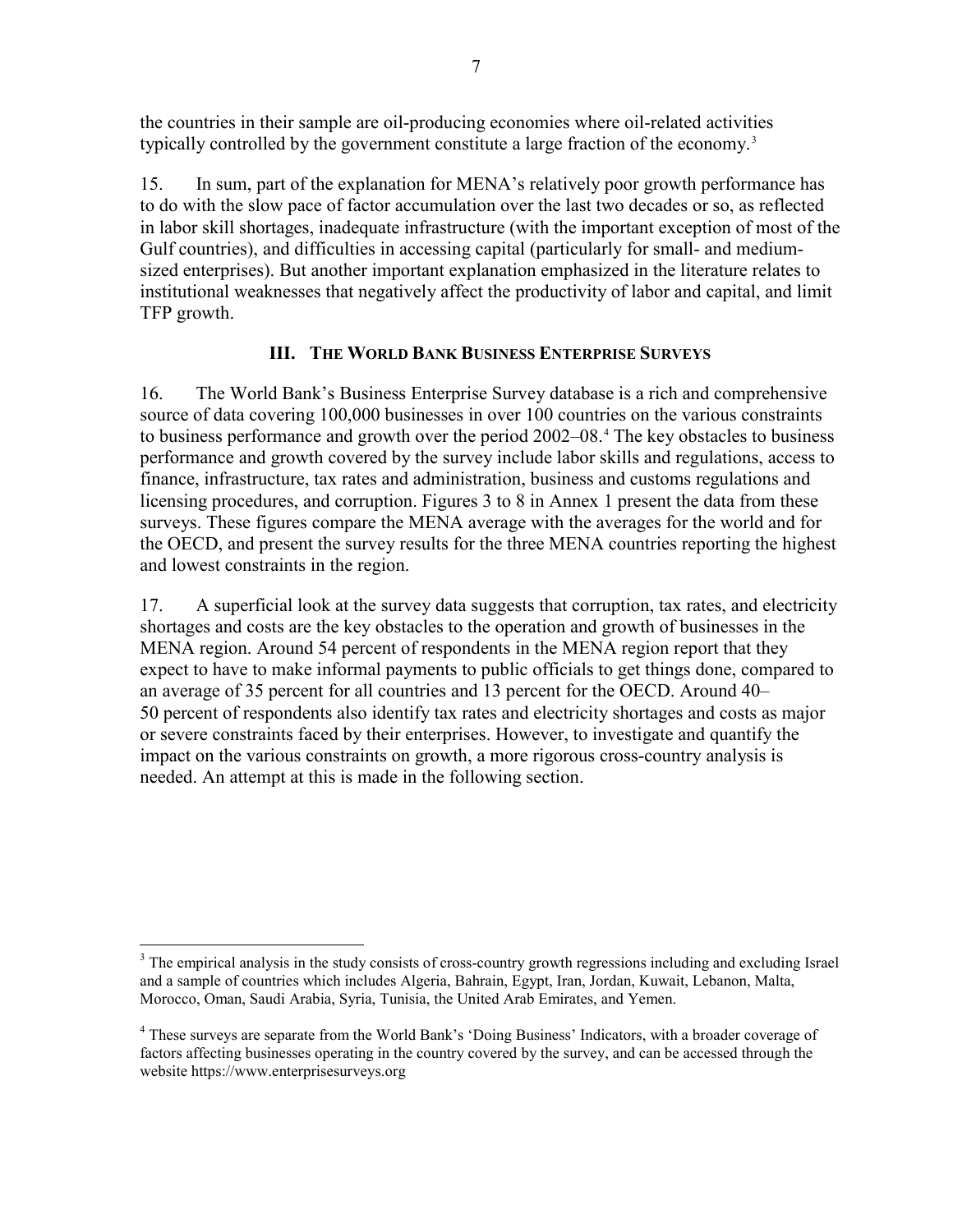#### **IV. CROSS-COUNTRY GROWTH REGRESSION RESULTS**

<span id="page-8-0"></span>18. Our empirical analysis starts by estimating a standard augmented growth model without the survey constraints as a baseline for comparison with a more sophisticated model including the survey constraints. As in Hesse (2008), given that the empirical growth literature has often been criticized for its kitchen-sink approach of throwing in all kinds of possible explanatory factors, the explanatory variables in our regression analysis focus on the predictions of the augmented Solow growth model. In particular, since our emphasis is on structural determinants of long-term growth, we exclude from our model cyclical macroeconomic variables such as inflation, terms-of-trade changes or government fiscal balances as a share of GDP. A regional dummy variable for the MENA region is included to see whether there is evidence that the region has been growing at a slower rate than might have been expected given its structural characteristics.

#### **Growth model and data**

More formally, our baseline growth model is given by

$$
GROWTH_{it} = \alpha_0 + \alpha_1 LPCY1995_i + \alpha_2 POPDIFF_{it} + \alpha_3 SCHOOL_{it} + \alpha_4 GFCF_{it} + \alpha_5 OPENDESS_{it} + \alpha_6 MENA + e_{ij}
$$
\n(1)

Box 1 provides a summary explanation of the variables that were used to estimate the growth regressions presented in this paper. The subscript (*it*) for the main explanatory variables refers to country and time period, respectively, and e*ij* is the usual error term.

| Box 1. Growth Model: Explanation of variables |                                                                                                             |  |  |  |  |
|-----------------------------------------------|-------------------------------------------------------------------------------------------------------------|--|--|--|--|
| <b>GROWTH</b>                                 | Growth rate of GDP per capita, at constant 2000 US\$                                                        |  |  |  |  |
| <b>LPCY1995</b>                               | Log of GDP per capita, 1995, at constant 2000 US\$                                                          |  |  |  |  |
| <b>POPDIFF</b>                                | Growth rate of working age population - growth rate of total population                                     |  |  |  |  |
| <b>SCHOOL</b>                                 | Secondary school gross enrollment rate                                                                      |  |  |  |  |
| <b>OPENNESS</b>                               | Nonoil Exports + Imports as a share of GDP                                                                  |  |  |  |  |
| GECE                                          | Gross fixed capital formation (% of GDP)                                                                    |  |  |  |  |
| MENA                                          | Dummy variable taking the value of one if the country is the Middle East or North Africa,<br>zero otherwise |  |  |  |  |
| <b>FINACCESS</b>                              | Percent of Firms Identifying Access to Finance as a Major Constraint                                        |  |  |  |  |
| LABSKILL                                      | Percent of Firms Identifying Labor Skill Level as a Major Constraint                                        |  |  |  |  |
| FI FC                                         | Percent of Firms Identifying Electricity as a Major Constraint                                              |  |  |  |  |

19. The log of real GDP per capita in 1995 is included as an explanatory variable, as in the standard augmented Barro model, to test for convergence across countries over time towards a common level of real per capita income. The population growth variable and gross investment are proxies for the rates of growth of factor inputs (labor and capital) in the production process, and the secondary school enrollment rate is added as a proxy for the quality of human capital. The openness indicator takes account of the substantial academic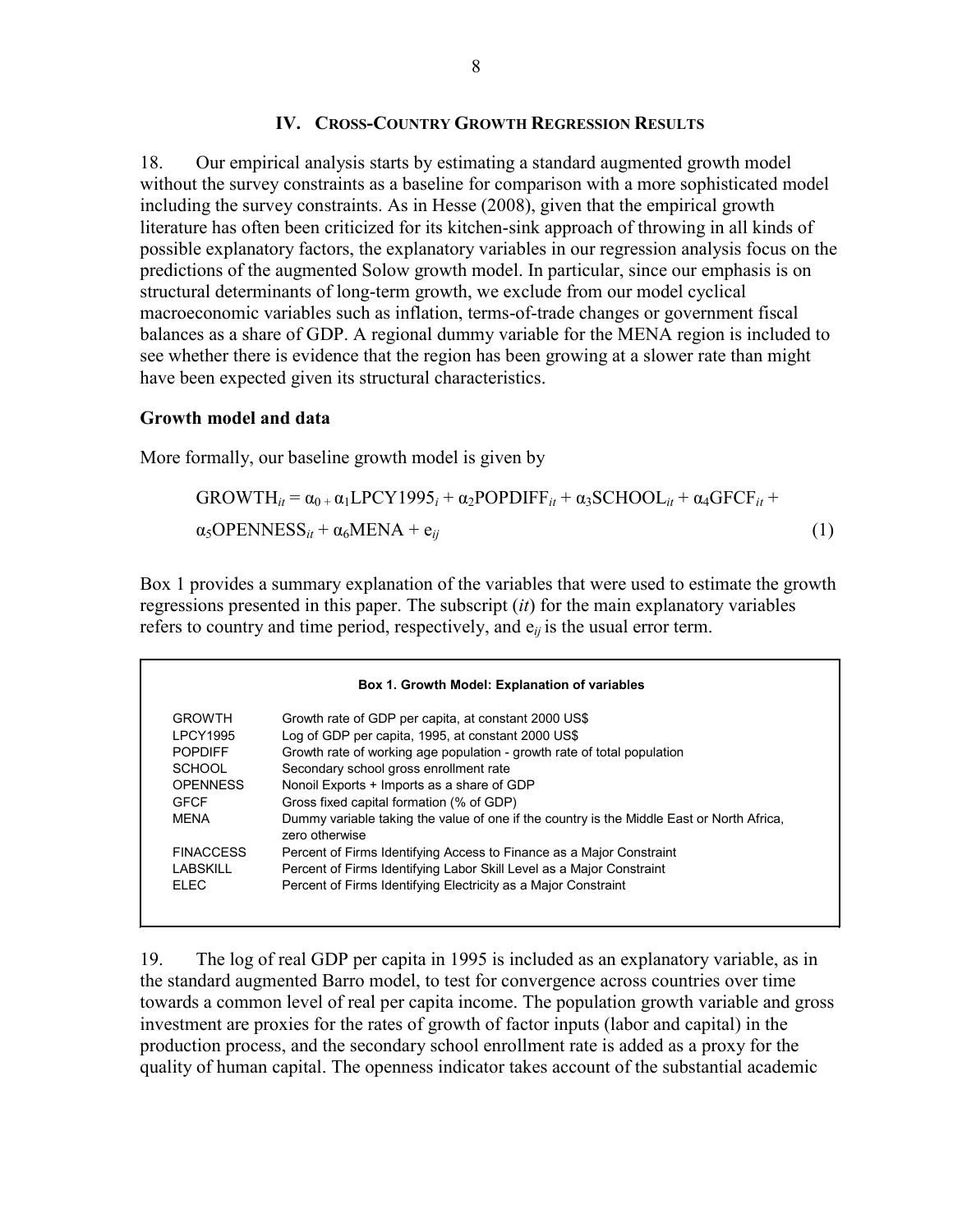literature, following from Sachs and Warner (1995), arguing that economies that are more open to trade enjoy higher long-term rates of growth of per capita real income.

20. Our dataset consists of 98 countries for which survey results and the macroeconomic data are both available, including 11 countries in the MENA region. The MENA countries in our sample include Algeria, Egypt, Jordan, Lebanon, Mauritania, Morocco, Oman, Pakistan, Syria, Turkey, and the West Bank and Gaza.<sup>[5](#page-9-0)</sup> The World Bank has conducted more than one Business Enterprise survey for many countries in our sample over the period 2002–08; as a result, there are multiple observations for many of these countries. To smooth out cyclical variations, we calculate five-year averages of all the macroeconomic variables (except for initial real per capita income in 1995) that cover the survey year and the preceding four years. The data source for the macroeconomic variables used in the growth regressions is the World Bank's World Development Indicators database.

# **Regression results**

21. Table 1 presents the empirical results from estimating the baseline growth model formalized in equation (1). Instrumental variables are used to take account of the likely endogeneity of investment; to allow for this, the lagged values of gross fixed capital formation and credit to the private sector (both as percentages of GDP) over the preceding five-year period are used as instruments. The coefficient on investment is highly statistically insignificant, possibly due to the poor quality of available data on this variable. All of the other coefficients have the 'right' sign and conform to what would be expected from economic theory. There is strong evidence of conditional convergence, and both the population variable and the secondary school enrollment rate have statistically significant positive effects on growth. Our openness variable also has a small, but statistically significant, positive impact on growth.

22. From our perspective, the most striking result from the baseline model is that the coefficient on the MENA dummy is negative and statistically significant at the 5 percent significance level. This provides empirical support for the hypothesis that growth in the MENA region has been significantly lower than what would be expected on the basis of the long-term structural characteristics of the countries in the region.

<span id="page-9-0"></span> $\overline{a}$  $<sup>5</sup>$  The choice of MENA countries was based on availability of data. For example, Tunisia was not included</sup> among the list of MENA countries because no World Bank Business Enterprise Survey was carried out in Tunisia over the period 2002–08.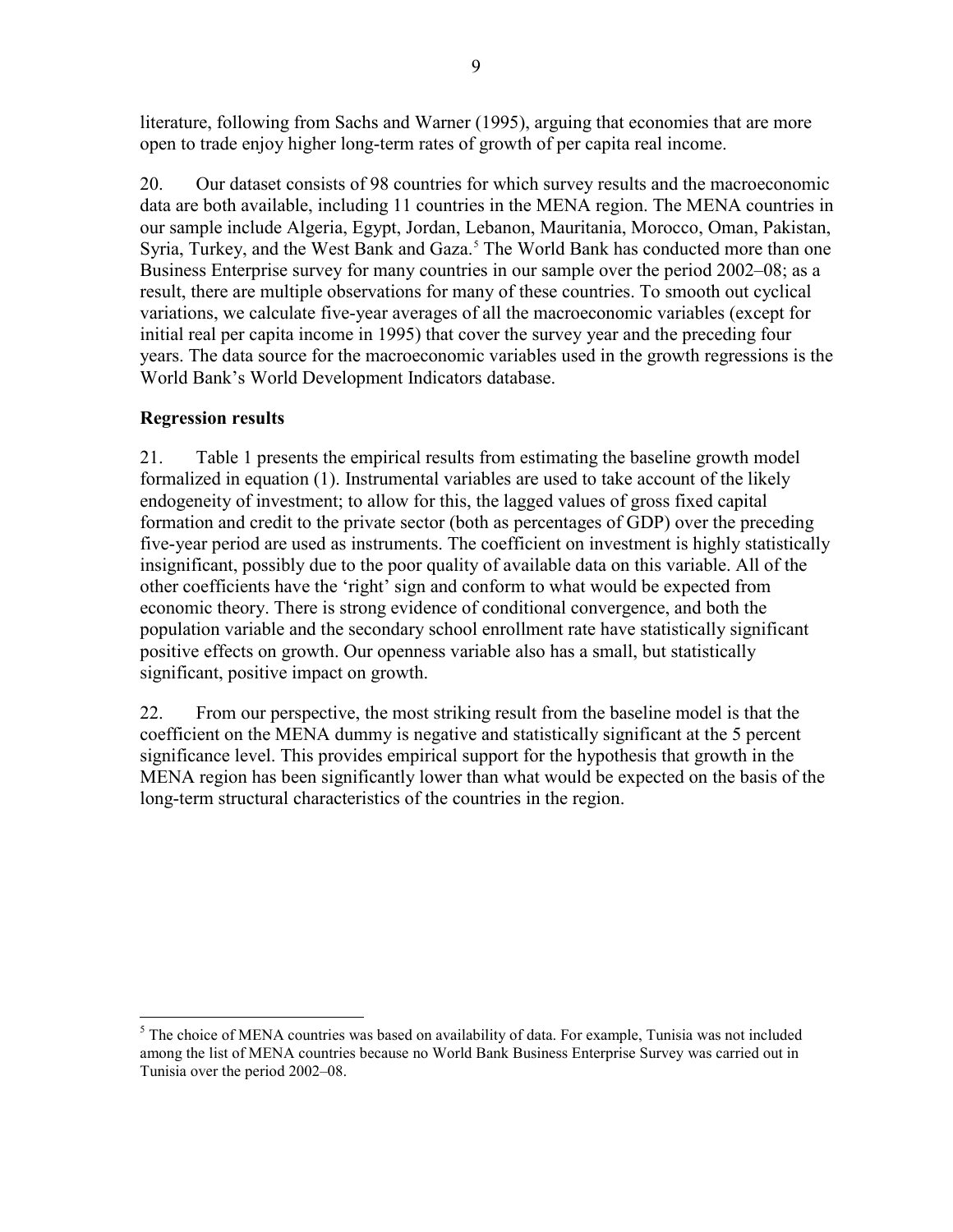| Variable                                                                                                                                     | Instrumental                                           | Variable | Estimation |
|----------------------------------------------------------------------------------------------------------------------------------------------|--------------------------------------------------------|----------|------------|
|                                                                                                                                              | Coeff.                                                 | t-stat.  | P-value    |
| Constant                                                                                                                                     | $8.182**$                                              | 2.613    | 0.010      |
| <b>LPCY1995</b>                                                                                                                              | $-0.999$ $*$                                           | $-2.092$ | 0.038      |
| <b>POPDIFF</b>                                                                                                                               | $1.489*$                                               | 2.087    | 0.039      |
| School                                                                                                                                       | 0.043                                                  | 2.388    | 0.018      |
| <b>GFCF</b>                                                                                                                                  | $-0.070$                                               | $-0.854$ | 0.395      |
| Openness                                                                                                                                     | $0.017$ **                                             | 2.646    | 0.009      |
| <b>MENA</b>                                                                                                                                  | $-1.808$ $*$                                           | $-2.478$ | 0.015      |
| Number of countries<br>Number of observations<br>R-squared<br>Adjusted R-squared<br>S.E. of regression<br>F- statistic<br>Prob.(F-statistic) | 94<br>139<br>0.198<br>0.162<br>2.537<br>6.836<br>0.000 |          |            |

**Table 1. Growth Regression Results Without Survey Variables**

Reported t-statistics are corrected for cross-section heteroscedasticity.

\* Denotes significance at the 5 percent level.

Denotes significance at the 1 percent level.

23. The results presented in Table 2 show that adding several constraints from the Business Enterprise surveys helps to explain the underperformance of the MENA region in the area of economic growth. Specifically, the MENA regional dummy loses its statistical significance at the 10 percent level when the survey constraints are added to the model and a general-to-specific approach is used in narrowing down the key constraints to growth. The coefficient on the investment variable also continues to be statistically insignificant at the standard significance levels. Our empirical results from the streamlined model suggest that, among all the constraints identified in the surveys, three of them have a significant negative impact on growth in the MENA region. These are access to finance, labor skill shortages, and electricity.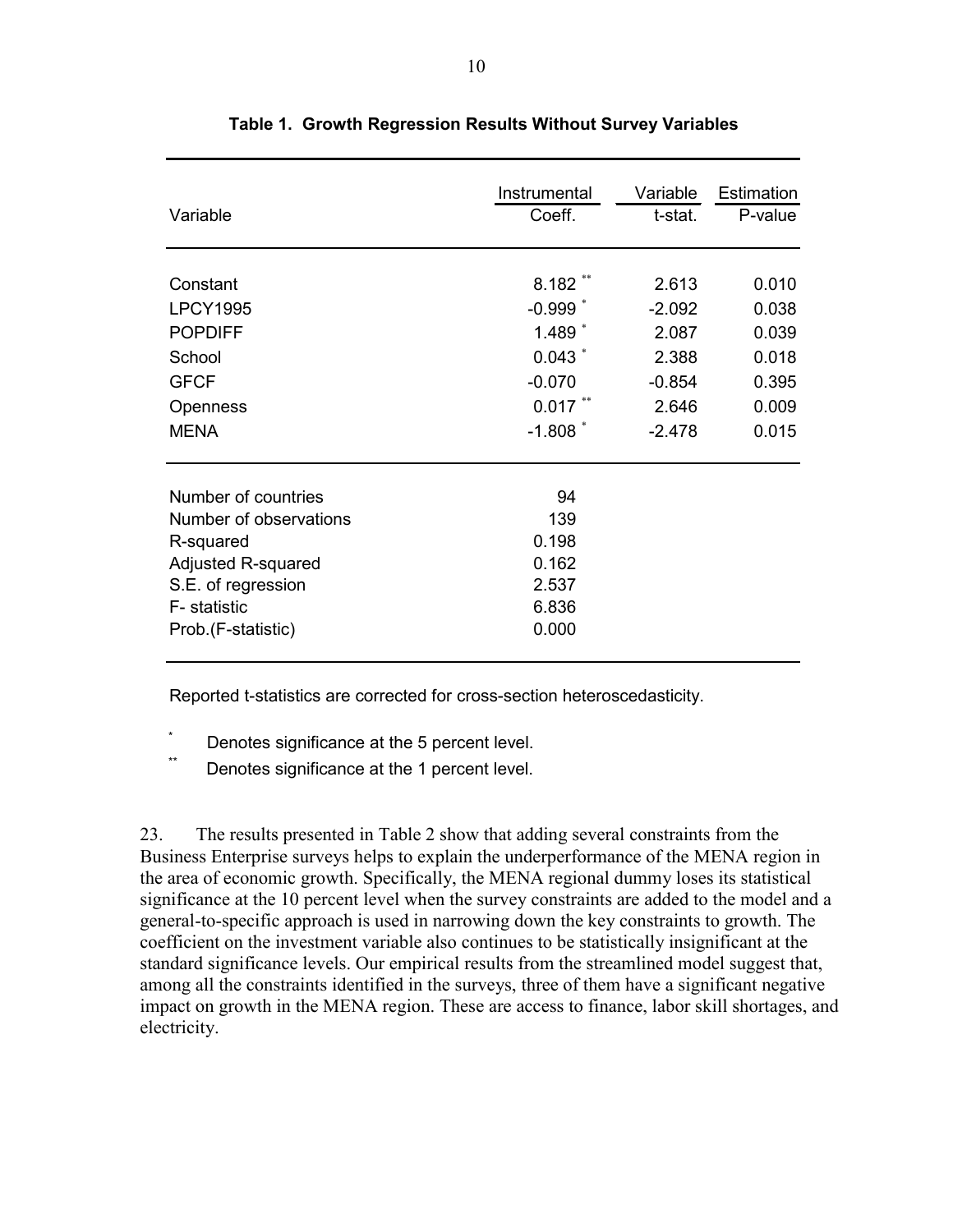|                         |              | Instrumental variables |         | <b>OLS</b>         |          |         |
|-------------------------|--------------|------------------------|---------|--------------------|----------|---------|
| Variable                | Coeff.       | t-stat.                | P-value | Coeff.             | t-stat.  | P-value |
| Constant                | 11.295       | 3.713                  | 0.000   | 9.782 ***          | 3.883    | 0.000   |
| <b>LPCY1995</b>         | $-1.008$ **  | $-2.396$               | 0.018   | $-0.807$ **        | $-2.159$ | 0.033   |
| <b>POPDIFF</b>          | $0.956$ $*$  | 1.795                  | 0.075   | $0.869*$           | 1.840    | 0.068   |
| School                  | 0.025        | 1.584                  | 0.116   | 0.019              | 1.283    | 0.202   |
| <b>GFCF</b>             | $-0.012$     | $-0.161$               | 0.873   |                    |          |         |
|                         | 0.010        | 1.564                  | 0.120   | $0.010$ $*$        | 1.785    | 0.077   |
| Openness<br><b>MENA</b> | 0.750        | 0.635                  | 0.526   |                    |          |         |
|                         |              |                        |         |                    |          |         |
| <b>FINACCESS</b>        | $-0.052$ *** | $-3.832$               | 0.000   | $-0.051$           | $-3.960$ | 0.000   |
| <b>LABSKILL</b>         | $-0.039$ **  | $-2.228$               | 0.028   | $-0.036$ **        | $-2.153$ | 0.033   |
| <b>MENA*ELEC</b>        | $-0.051$     | $-1.391$               | 0.167   | $-0.033$ $\degree$ | $-1.672$ | 0.097   |
| Number of countries     | 94           |                        |         | 98                 |          |         |
| Number of observations  | 139          |                        |         | 145                |          |         |
| R-squared               | 0.339        |                        |         | 0.332              |          |         |
| Adjusted R-squared      | 0.293        |                        |         | 0.297              |          |         |
| S.E. of regression      | 2.330        |                        |         | 2.283              |          |         |
| F- statistic            | 7.477        |                        |         | 9.707              |          |         |
| Prob.(F-statistic)      | 0.000        |                        |         | 0.000              |          |         |

# **Table 2. Growth Regression Results with Survey Variables**

Reported t-statistics are corrected for cross-section heteroscedasticity.

- \*  $\sum_{n=1}^{\infty}$  Denotes significance at the 10 percent level.
- \*\* Denotes significance at the 5 percent level.
- Denotes significance at the 1 percent level.

24. Our empirical results suggest that the key constraint to growth in the MENA region is the shortage of labor skills, consistent with the academic literature discussed earlier. The coefficient on this variable is negative and significant at the 5 percent significance level. The coefficients from our estimated model suggest that reducing this constraint from the average for the MENA region to the world average could add more than 0.4 percent to the real per capita GDP growth annually, ceteris paribus.

25. The access to finance constraint also has a coefficient that is negative and statistically significant at the 1 percent significance level. Applying these results suggest that reducing this constraint from the average for the MENA region to the world average could have an appreciable impact on real per capita income growth, adding about 0.1 percent to the growth rate annually, ceteris paribus.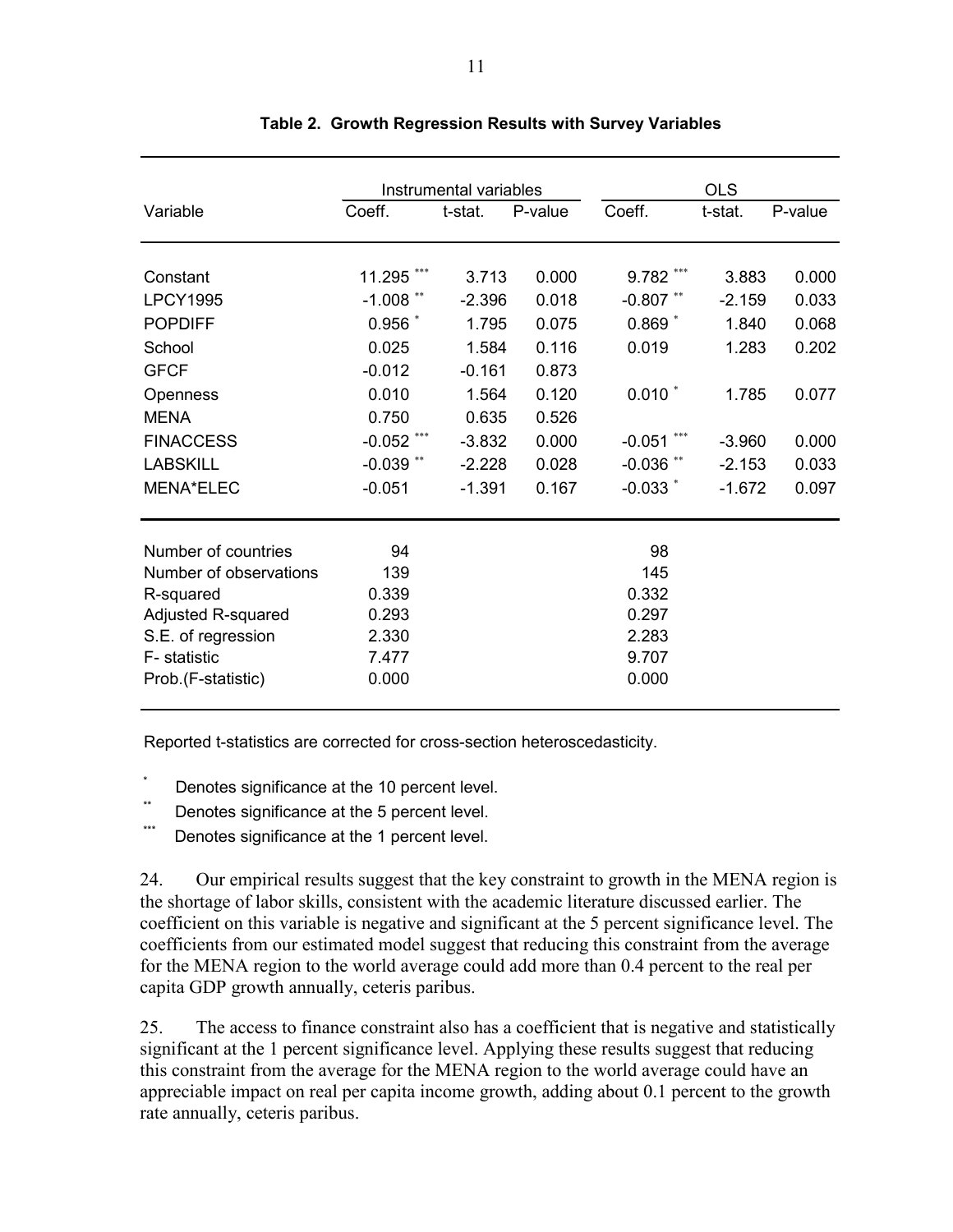26. In the MENA region, the electricity constraint also has a statistically significant negative impact on growth at the 10 percent significance level, but only when included interactively with the MENA regional dummy. There is a large dispersion across regions in the percentage of respondents identifying electricity as a major or severe constraint to the operation of their enterprises, from 6 percent in OECD countries and 16 percent in Eastern Europe and Central Asia to over 50 percent in sub-Saharan Africa. The significance of this

interactive variable most probably reflects a highly non-linear relationship between the electricity constraint and growth—most likely there is a threshold above which the constraint becomes binding. Our estimates suggest that reducing this constraint to the average for all countries could raise real per capita GDP growth in the MENA region by around 0.2 percent per annum.

27. As mentioned earlier, there are significant differences across countries in the MENA region. Thus, some countries in the MENA region could benefit even further from the relaxation of these constraints. For example, reducing the access to finance constraint to the world average could raise real per capita growth in Algeria by as much as 1.0 percent per annum, and in Mauritania and Lebanon by around 0.6-0.7 percent (Table 3). Relaxing the labor skill shortage constraint is likely to benefit Lebanon, Algeria, and Syria the most among our sample of MENA countries, adding around 0.5-0.6 percentage points to their real per capita growth rates (Table 4). The electricity constraint appears to be particularly binding in Algeria, Lebanon, Syria, and the West Bank and Gaza. Our estimates suggest that reducing this constraint to the average for all countries could increase real per capita GDP growth by around 0.9–1.0 percent per annum in the West Bank and Gaza and in Lebanon, by 0.8 percent per annum in Algeria, and by almost 0.5 percent per annum in Syria (Table 5).

28. Our empirical findings are consistent with those of other cross-country studies using different measures of human and physical capital. For example, Nabli and Véganzonès-Varoudakis (2004, 2007) in their empirical analysis find that both human capital (as measured by the number of years of primary schooling of the population, and the infant mortality rate) and physical infrastructure (as measured by the density of the road network and the number of telephone lines per 1000 people) have a strong positive impact on economic growth in cross-country regressions.

29. It is interesting to note that the corruption, regulations, and transport constraints are statistically insignificant in explaining growth performance. With regard to corruption and regulatory burdens, one explanation could be that economies develop informal mechanisms over time to deal with these constraints so that they become less binding over the long run. And on transport, an accompanying IMF working paper by the same authors looks at the key constraints to trade in the MENA region and finds that transport constraints are significant in limiting trade volumes in the MENA region (see Bhattacharya and Wolde (2009)). Furthermore, there is considerable evidence in the academic literature that greater openness to trade has a positive impact on economic growth, and our empirical results from the augmented growth model show that openness has a statistically significant positive impact on growth. Thus, we can conclude that, indirectly, transport constraints in the MENA region have an important negative impact on real per capita GDP growth through the trade channel.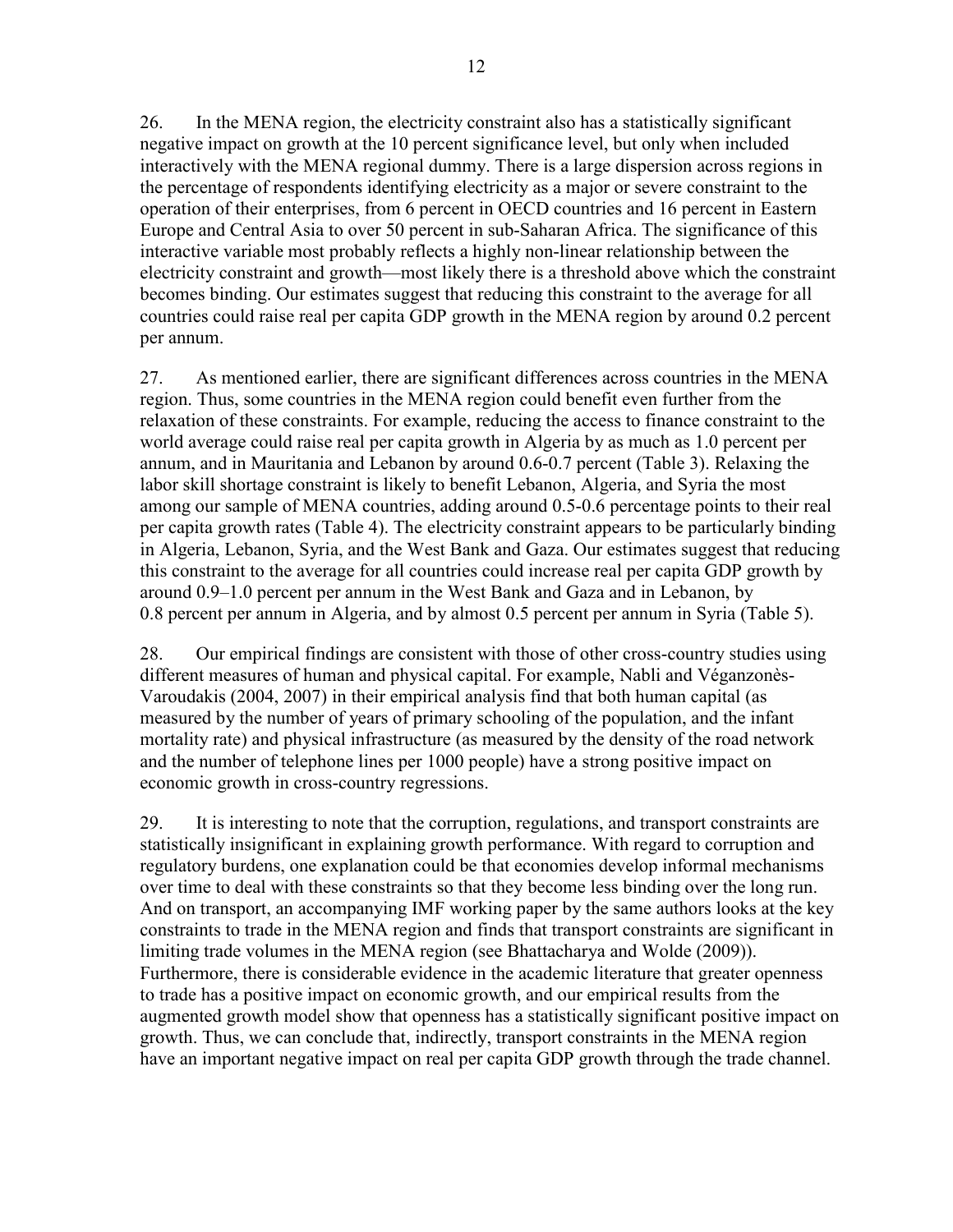# **Table 3. Impact of Access to Finance Constraint on Real Per Capita GDP Growth** (In percent)

|                                                                                      | Algeria | Mauritania | Lebanon | Pakistan | West Bank and Gaza |  |  |
|--------------------------------------------------------------------------------------|---------|------------|---------|----------|--------------------|--|--|
|                                                                                      | 2007    | 2006       | 2006    | 2002     | 2006               |  |  |
| Percent of firms identifying access to finance as a major constraint:                | 50.1    | 43.6       | 42.4    | 37.6     | 36.7               |  |  |
| Estimated impact on growth rate if the access to finance constraint were reduced to: |         |            |         |          |                    |  |  |
| Average for MENA (32.9)                                                              | 0.88    | 0.55       | 0.49    | 0.24     | 0.20               |  |  |
| Average for all countries (30.7)                                                     | 1.00    | 0.66       | 0.60    | 0.35     | 0.31               |  |  |
| Average for OECD (13.0)                                                              | 1.90    | 1.57       | 1.51    | 1.26     | 1.22               |  |  |

Source: IMF staff estimates.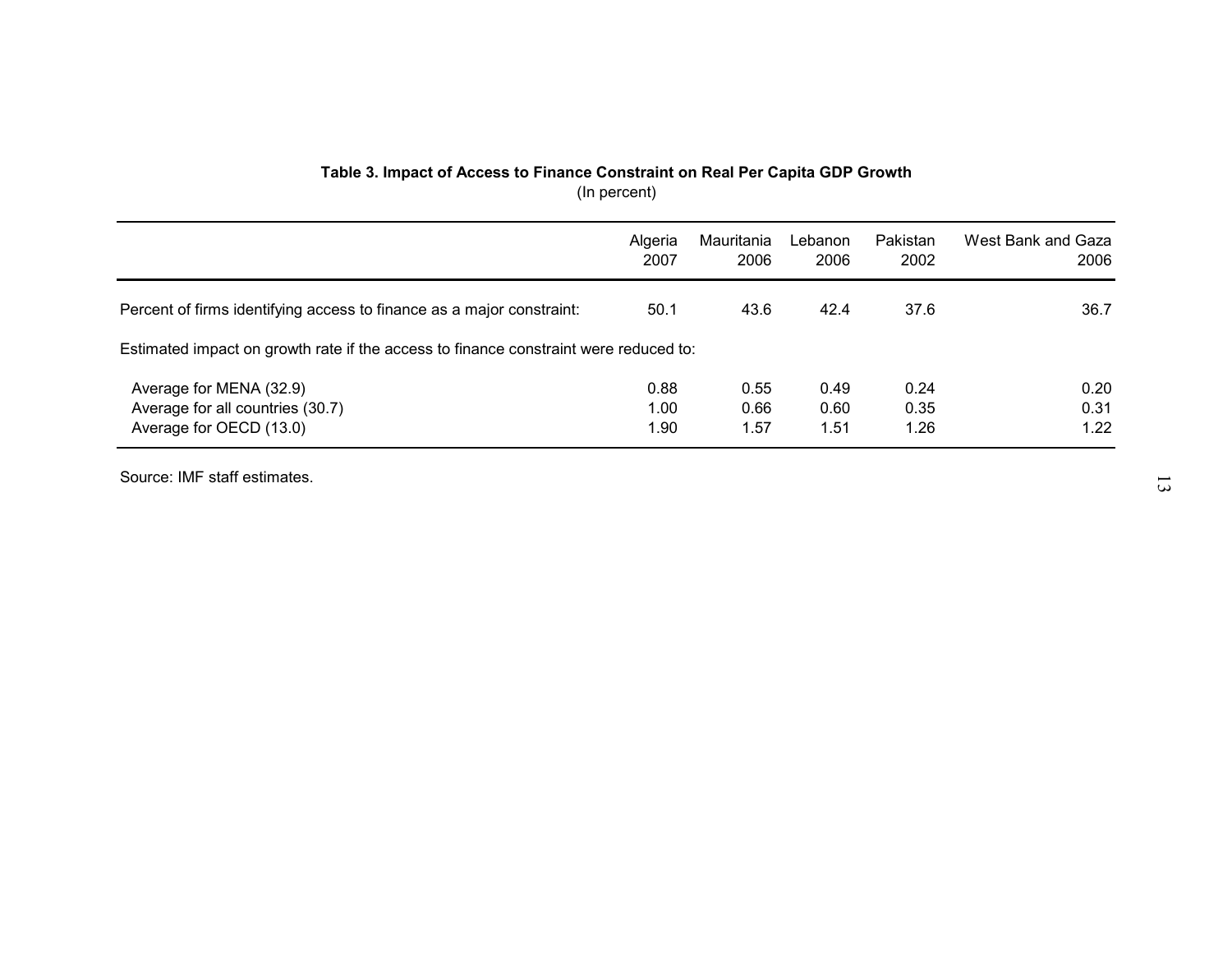|                                                                                         | Lebanon<br>2006 | Algeria<br>2007 | Syria<br>2003 |  |  |  |
|-----------------------------------------------------------------------------------------|-----------------|-----------------|---------------|--|--|--|
| Percent of firms identifying labor skill shortage as a major constraint:                | 38.0            | 36.8            | 36.3          |  |  |  |
| Estimated impact on growth rate if the labor skill shortage constraint were reduced to: |                 |                 |               |  |  |  |
| Average for MENA (33.1)<br>Average for all countries (21.4)                             | 0.18<br>0.59    | 0.13<br>0.55    | 0.11<br>0.53  |  |  |  |
| Average for OECD (10.7)                                                                 | 0.98            | 0.93            | 0.91          |  |  |  |

#### **Table 4. Impact of Labor Skill Shortage on Real Per Capita GDP Growth** (in percent)

Source: IMF staff estimates

#### **Table 5. Impact of Electricity Constraint on Real Per Capita GDP Growth** (in percent)

|                                                                                       | West Bank and Gaza<br>2006 | Lebanon<br>2006      | Algeria<br>2007      | Syria<br>2003        |
|---------------------------------------------------------------------------------------|----------------------------|----------------------|----------------------|----------------------|
| Percent of firms identifying electricity as a major constraint:                       | 63.6                       | 61.4                 | 57.5                 | 48.1                 |
| Estimated impact on growth rate if the electricity constraint were reduced to:        |                            |                      |                      |                      |
| Average for MENA (40.1)<br>Average for all countries (34.1)<br>Average for OECD (6.1) | 0.78<br>0.99<br>1.92       | 0.71<br>0.91<br>1.85 | 0.58<br>0.78<br>1.72 | 0.27<br>0.47<br>1.40 |

Source: IMF staff estimates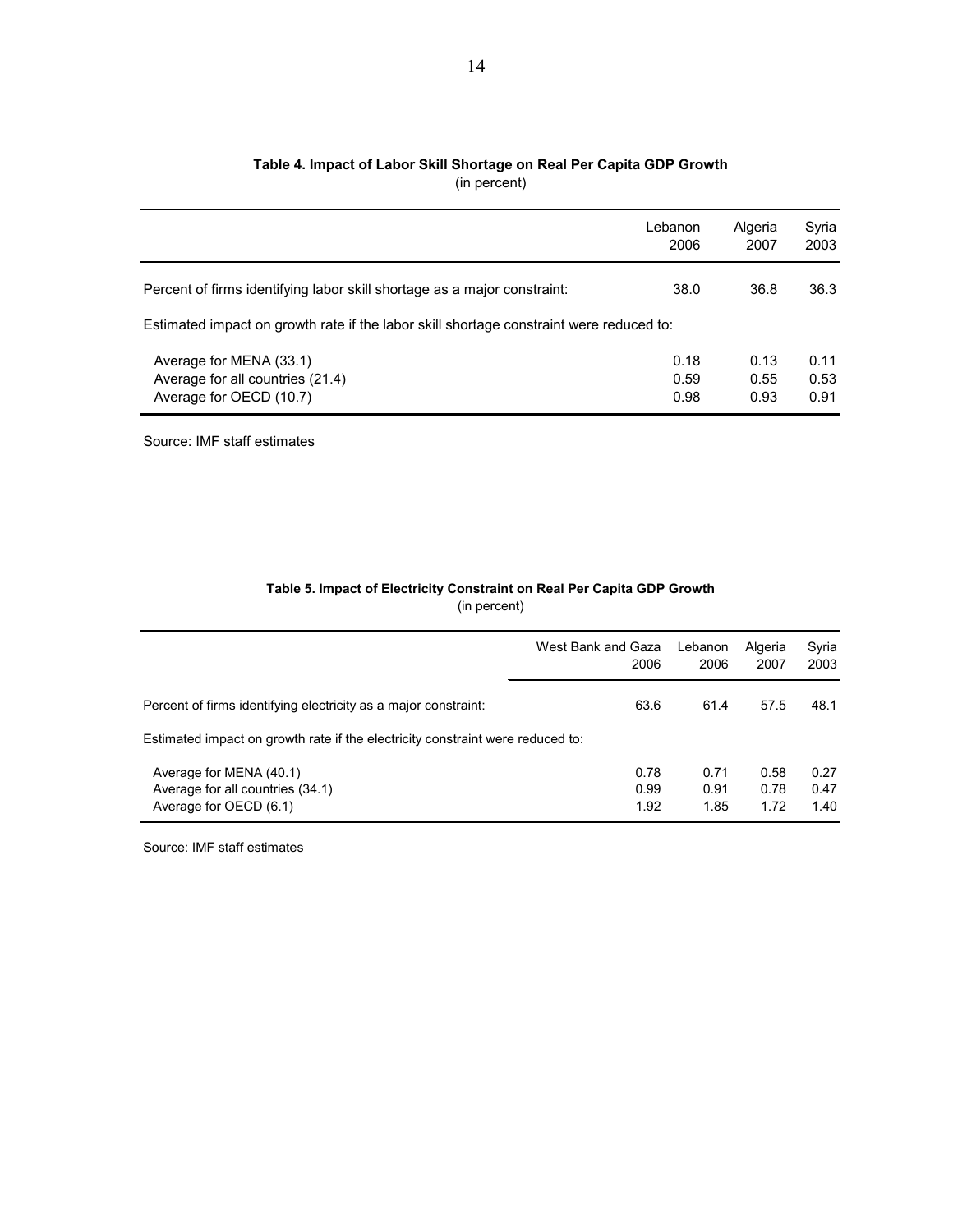# **V. CONCLUSIONS AND POLICY IMPLICATIONS**

<span id="page-15-0"></span>30. The empirical results presented in this paper support the widely held hypothesis that growth in the MENA region has been significantly lower than would be expected on the basis of the long-term structural characteristics of the countries in the region. Notably in the model without the survey constraints, the coefficient on the MENA regional dummy variable is negative and statistically significant at the 5 percent level. Adding the survey constraints makes the regional dummy variable statistically insignificant, while three survey variables are found to have an important negative impact on growth in the MENA region: difficulties in access to finance, labor skill mismatches and shortages, and electricity constraints.

31. Among the constraints highlighted by the World Bank's Business Enterprise surveys, labor skills appear to have the largest negative impact on growth in the MENA region. Our empirical results suggest that reducing the labor skill shortage constraint from the average of the MENA region to the world average could increase real per capita GDP growth by over 0.4 percent per annum. Our regression results also suggest that reducing the access to finance constraint from the average of the MENA region to the world average could increase real per capita GDP growth by over 0.1 percent per annum in the region. Finally, the electricity constraint also appears to have an appreciable negative impact on growth in the MENA region, but only when included interactively with the MENA regional dummy. According to our estimates, reducing the electricity constraint from the average of the MENA region to the world average could increase real per capita GDP growth by around 0.2 percent per annum in the region.

32. Reducing the labor skill shortage would require major changes in national strategies on education to cater more to the needs of the private sector, perhaps with greater private sector participation in both the provision and financing of education. Many countries may also find it useful to pursue more active labor market policies to raise skills and improve job matching through, for example, labor market training, youth employment measures, temporary subsidies for private sector employment for targeted segments of the labor force, and vocational retraining programs.

33. Short-term measures to improve access to finance could include establishing, or increasing the resources of, specialized agencies or funds geared towards providing finance and credit guarantees to small- and medium-sized enterprises (SMEs). Longer-term measures to increase access to finance could include establishing public credit information registries, or preferably pro-active government promotion of private credit registries or bureaus (Miller (2003)). In many countries establishing a complete and reliable land cadastre and a mechanism to ensure clear titles to land and property, expanding the pool of assets to be used as collateral, and strengthening lender's property rights and enforcement could also help to significantly reduce the access to finance constraint over the long-term.

34. Relaxing the electricity constraint would require not only more public investment in the electricity network, but also greater private sector participation in the generation, transmission and distribution of electricity, perhaps through greater use of public-private partnerships, and especially in countries facing fiscal pressures.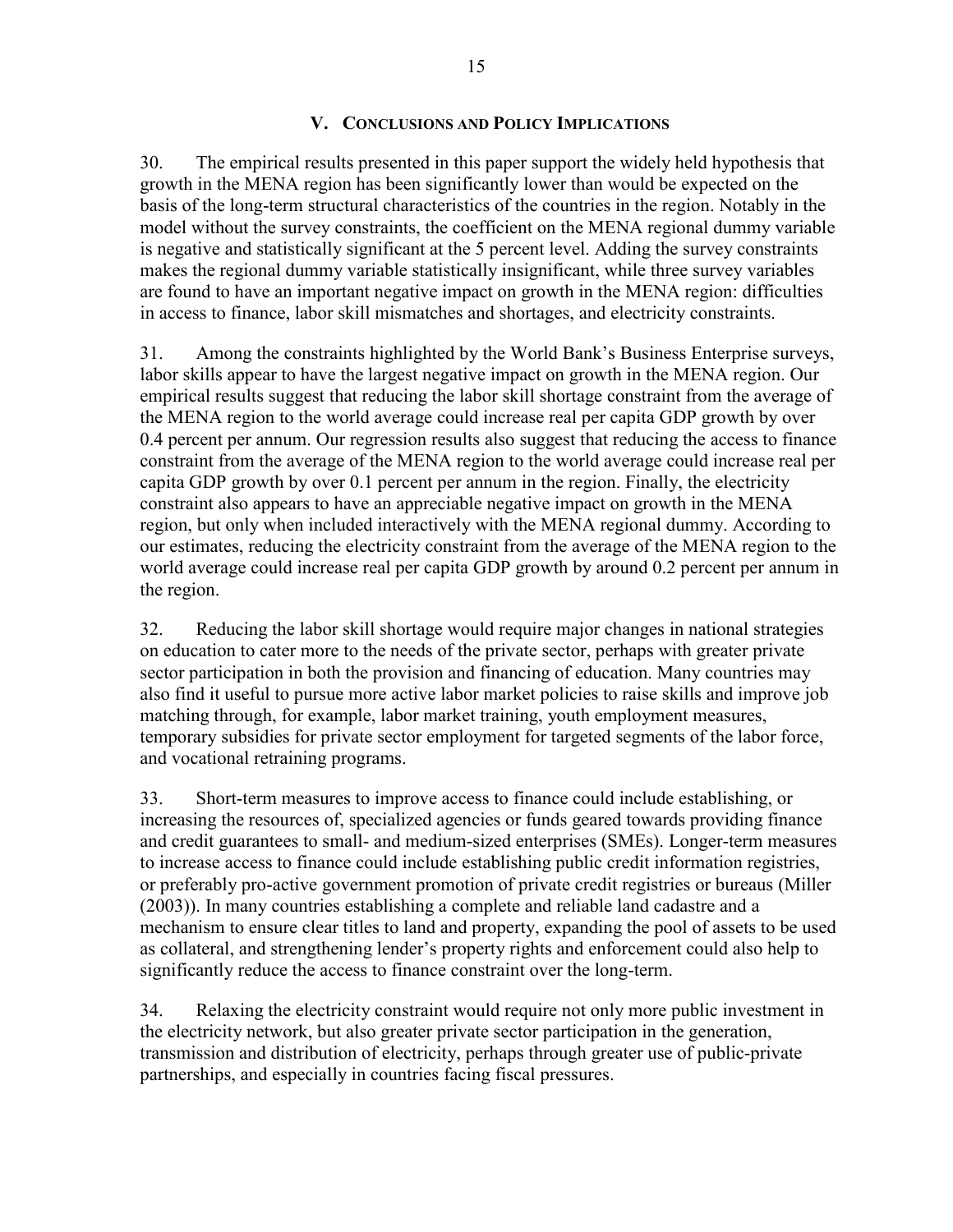35. There is considerable empirical evidence that greater openness to trade has a positive impact on economic growth, and openness is statistically significant in our augmented growth model. In a recent study, Bhattacharya and Wolde (2009) look at the key constraints to trade in the MENA region, making use of the World Bank Business Enterprise Survey database. The study finds that transport constraints and inefficiencies in customs clearance are the key factors limiting trade volumes in the MENA region, and thereby indirectly constraining the region's growth potential. Improving the efficiency of customs clearance procedures is something that national governments can probably tackle over the short- to medium-term, for example, by streamlining the number of documents required for clearance of exports and imports through customs. Resolving the transport constraint is a more longterm problem and will probably require the active participation of the private sector, both in the financing and in the provision of transport services.

36. As mentioned in the introduction, our empirical results using the survey data should be interpreted with caution. Apart from the usual caveats with survey data, an additional complication in using cross-country survey data is that the openness of survey respondents may vary considerably from country to country, depending on culture and the nature of the political regime in which they operate. Nevertheless, our results strongly suggest that tackling the constraints on access to finance and on labor skill and electricity shortages could have an appreciable impact on real per capita GDP growth rates in the MENA region.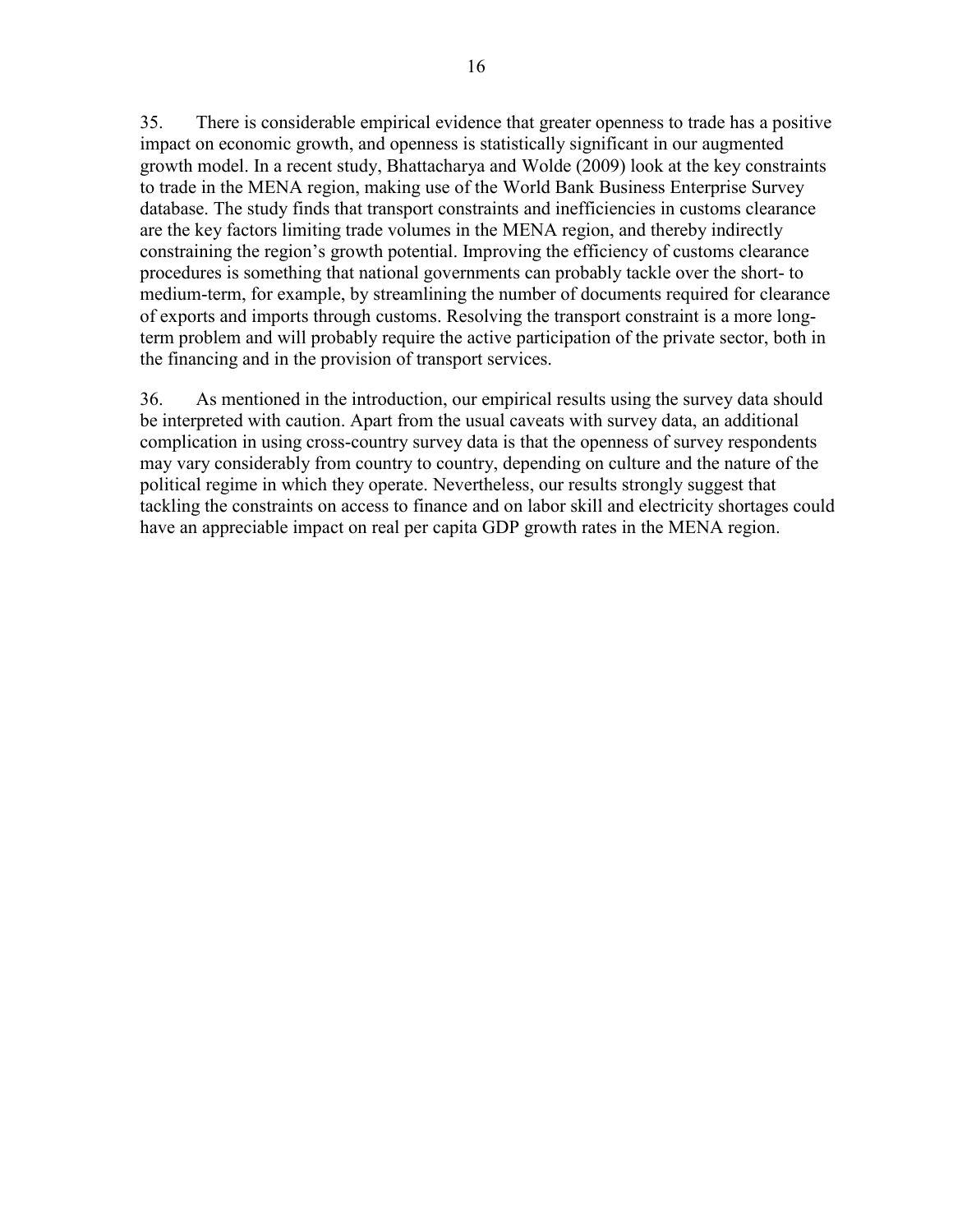

**Figure 3. Labor Constraints** 





Source: World Bank Business Enterprise Survey Database.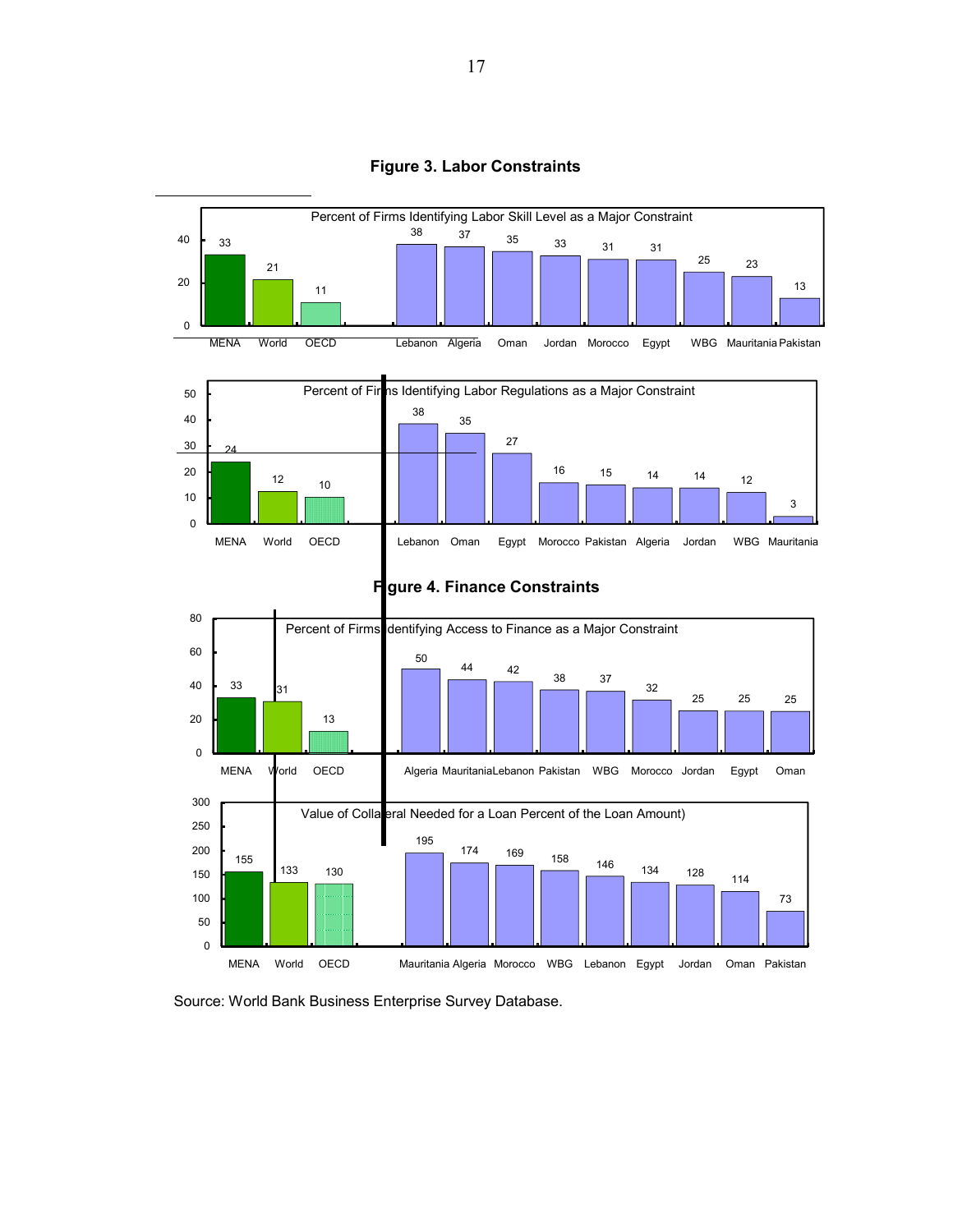

#### **Figure 5. Infrastructure Constraints**





Source: World Bank Business Enterprise Survey Database.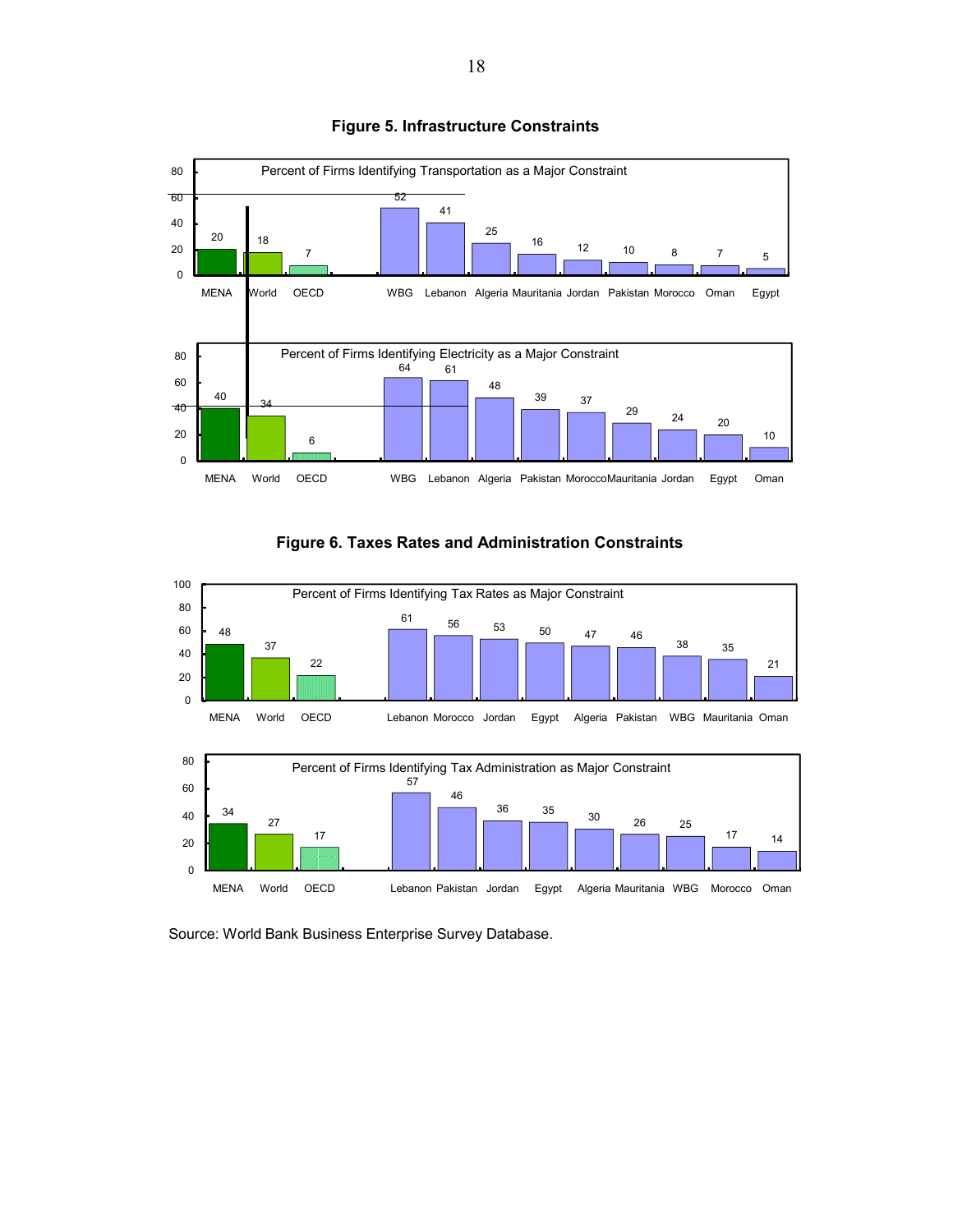

#### **Figure 7. Regulations Constraints**

#### **Figure 8. Corruption Constraints**



Source: World Bank Business Enterprise Survey Database.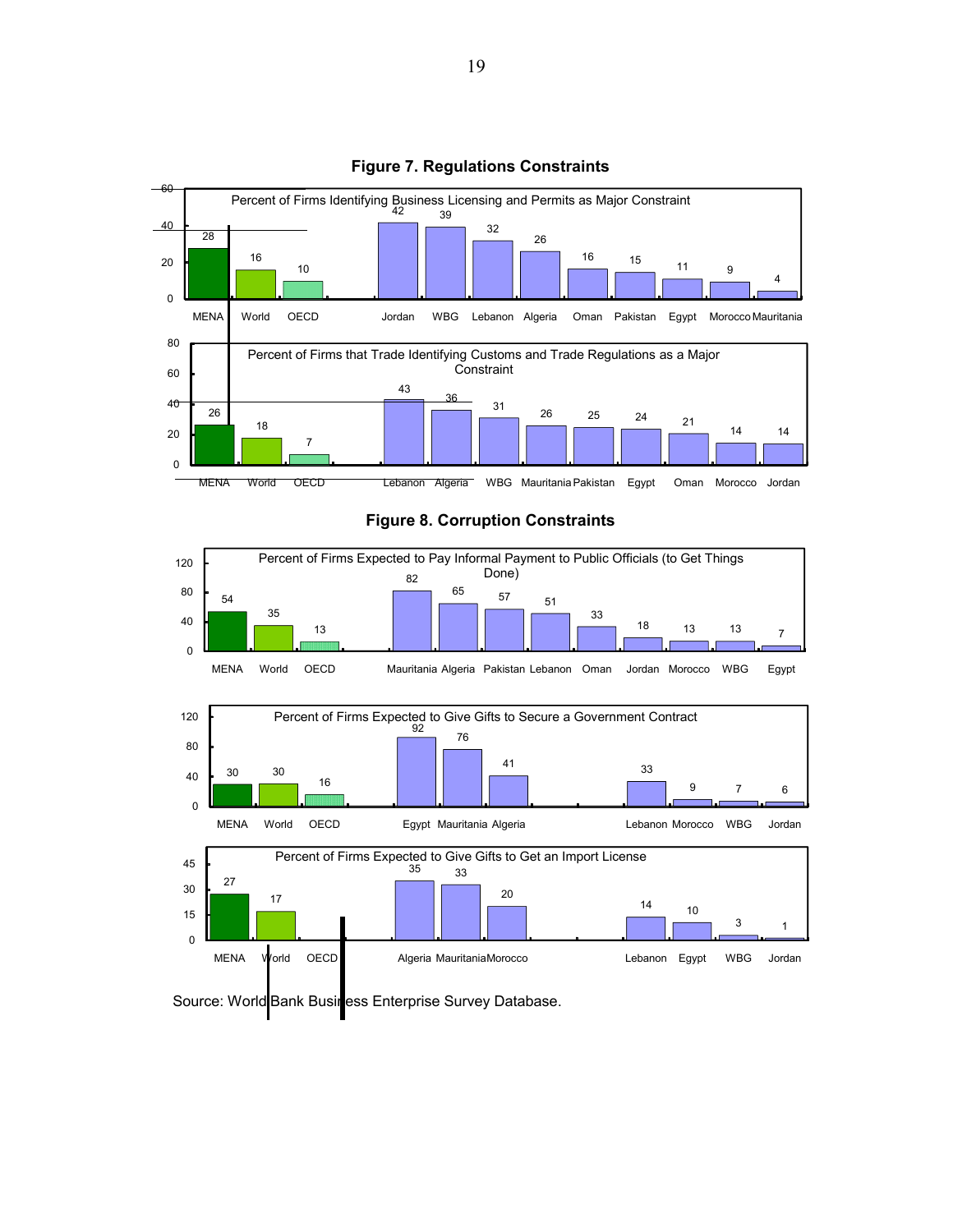#### **REFERENCES**

- Bhattacharya, Rina, and Hirut Wolde, 2009, "Constraints on Trade in the MENA Region," forthcoming IMF Working Paper (Washington: International Monetary Fund)
- El-Badawi, I., 1999, "Can Reforming Countries Perform an Asian Miracle? Role of Institutions and Governance on Private Investment" in *Institutional Reform and Development in the MENA Region*, ed. by I. Limam (Iran and Turkey: Arab Planning Institute and Economic Research Forum for the Arab Countries).
- Ersel, Hasan and Magda Kandil, 2007, "Financial Development and Economic Growth in the MENA Countries," in *Explaining Growth in the Middle East*, ed. by Jeffrey B., Nugent and Hashem Pesaran (Boston, Massachusetts: Elsevier).
- Hesse, Heiko, 2008, "Export Diversification and Economic Growth," The Commission on Growth and Development Working Paper Series No. 21.
- Karshenas, Massoud, 2001, "Structural Obstacles to Economic Adjustment in the MENA Region: The International Trade Aspects" in *The State and Global Change: The Political Economy of Transition in the Middle East and North Africa*, ed. by Hassan Hakimian and Ziba Moshaver, (Richmond, Surrey, U.K).
- Kutan, Ali M., Thomas J. Douglas and William Q. Judge (2009), "Does Corruption Hurt Economic Development? Evidence from Middle Eastern-North African and Latin American Countries," in *Economic Performance in the Middle East and North Africa: Institutions, Corruption and Reform*, ed. by Serdar Sayan (London and New York: Routledge).
- Loko, Boileau, and Mame Astou Diouf, 2009, "Revisiting the Determinants of Productivity Growth: What's New?" IMF Working Paper 09/225 (Washington: International Monetary Fund
- Makdisi, Samir, Zeki Fattah, and Imed Limam, 2007, "Determinants of Growth in the MENA Countries," in *Explaining Growth in the Middle East*, ed. by Jeffrey B. Nugent and Hashem Pesaran (Amsterdam; Boston, Massachusetts: Elsevier).
- Miller, Margaret, 2003, "Credit Reporting Systems Around the Globe: The State of the Art in Public and Private Credit Registries," in *Credit Reporting Systems and the International Economy*, ed. by Margaret Miller (Cambridge, Massachusetts: MIT Press).
- Nabli, Mustapha K., 2007, "Long-Term Economic Development Challenges and Prospects for the Arab Countries," in *Breaking the Barriers to Higher Economic Growth: Better Governance and Deeper Reforms in the Middle East and North Africa*, ed. by Mustapha K. Nabli (Washington: The World Bank).